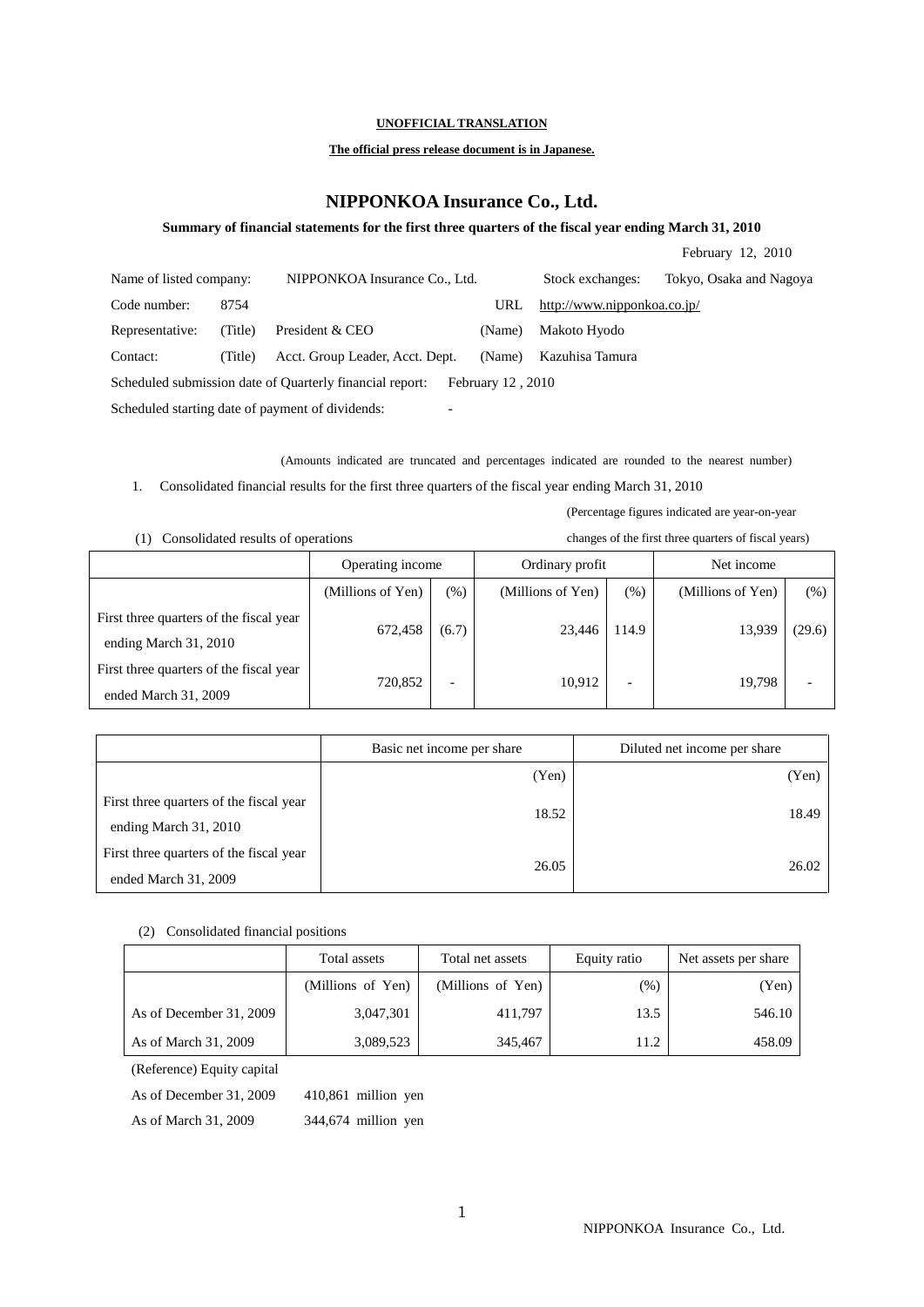### 2. Dividends

|                                  | Dividend per share       |                          |                          |                 |        |  |  |
|----------------------------------|--------------------------|--------------------------|--------------------------|-----------------|--------|--|--|
|                                  | 1st quarter-end          | 2nd quarter-end          | 3rd quarter-end          | Fiscal year-end | Annual |  |  |
|                                  | (Yen)                    | (Yen)                    | (Yen)                    | (Yen)           | (Yen)  |  |  |
| As of March 31, 2009             | $\overline{\phantom{a}}$ |                          | $\overline{\phantom{0}}$ | 8.00            | 8.00   |  |  |
| As of March 31, 2010             | $\overline{\phantom{a}}$ | $\overline{\phantom{0}}$ | $\overline{\phantom{a}}$ |                 |        |  |  |
| As of March 31, 2010 (Forecasts) | $\overline{\phantom{a}}$ | $\overline{\phantom{a}}$ | $\overline{a}$           | 8.00            | 8.00   |  |  |

(Note) Changes in the forecasts during the 3rd quarter: N/A

## 3. Forecasts of consolidated results of operations (from April 1, 2009 to March 31, 2010)

(Percentage figures indicated are year-on-year changes of fiscal years)

|                                   | Operating income  |       | Ordinary profit   |      | Net income        |      | Net income per share |
|-----------------------------------|-------------------|-------|-------------------|------|-------------------|------|----------------------|
|                                   | (Millions of Yen) | (% )  | (Millions of Yen) | (% ) | (Millions of Yen) | (% ) | (Yen)                |
| Fiscal year ending March 31, 2010 | 890,000           | (6.2) | 24,000            |      | 13.000            | 30.4 | 17.27                |

(Note) Changes in the forecasts during the 3rd quarter: N/A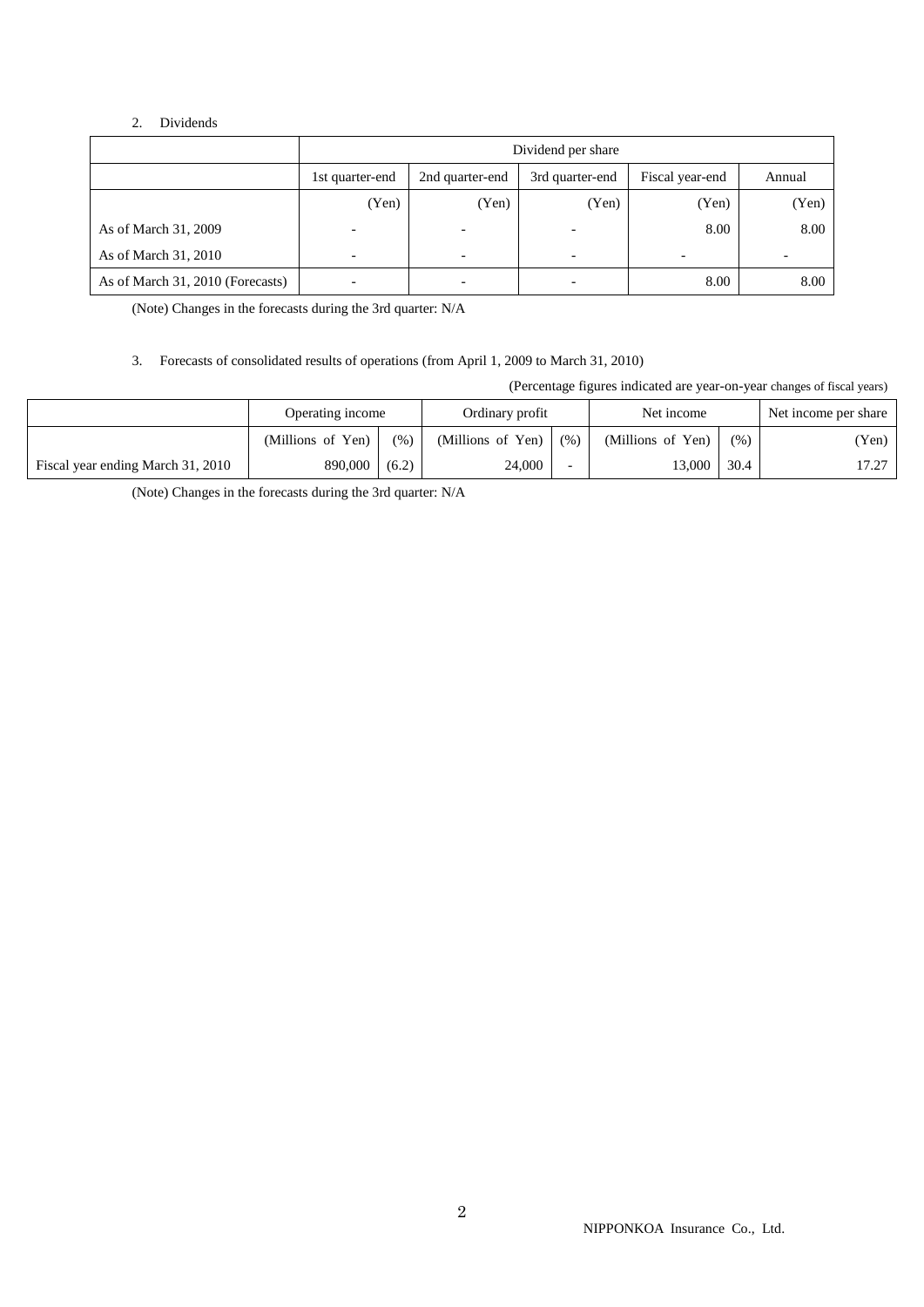- 4. Others
- (1) Changes in significant subsidiaries during the period (Changes in specified subsidiaries accompanying in changes in the scope of consolidation): N/A
- (2) Adoption of simplified accounting methods or accounting methods that are specific to the quarterly Consolidated Financial Statements: N/A
- (3) Changes in accounting policies, procedures and presentations applied to Consolidated Financial Statements
	- (a) Changes to reflect amendments of accounting standards and related matters: N/A
	- (b) Changes other than (a): N/A
- (4) Number of shares issued (common stock)
	- (a) Total number of the shares issued (treasury stock included) As of December 31, 2009 816,743,118 shares As of March 31, 2009 816,743,118 shares (b) Number of treasury stock held
	- As of December 31, 2009 64,398,932 shares As of March 31, 2009 64,339,041 shares (c) Average number of shares outstanding First three quarters of the fiscal year ending March 31, 2010 752,501,702 shares First three quarters of the fiscal year ended March 31, 2009 759,759,181 shares

### Cautionary Statement:

This publication contains estimates, projections, targets, and other figures and statements related to the plans and future performance of NIPPONKOA Insurance Co., Ltd. and its subsidiaries (hereinafter Nipponkoa). These estimates, projections, etc., are not historical facts. Rather, they are forward-looking figures and statements based on Nipponkoa's assumptions and beliefs in light of the information currently available to it. Nipponkoa cautions you that a number of factors could cause actual performance results to differ materially from those contained in this publication. See "3. Forecasts of consolidated results of operations" in [Qualitative information and financial statements] for details.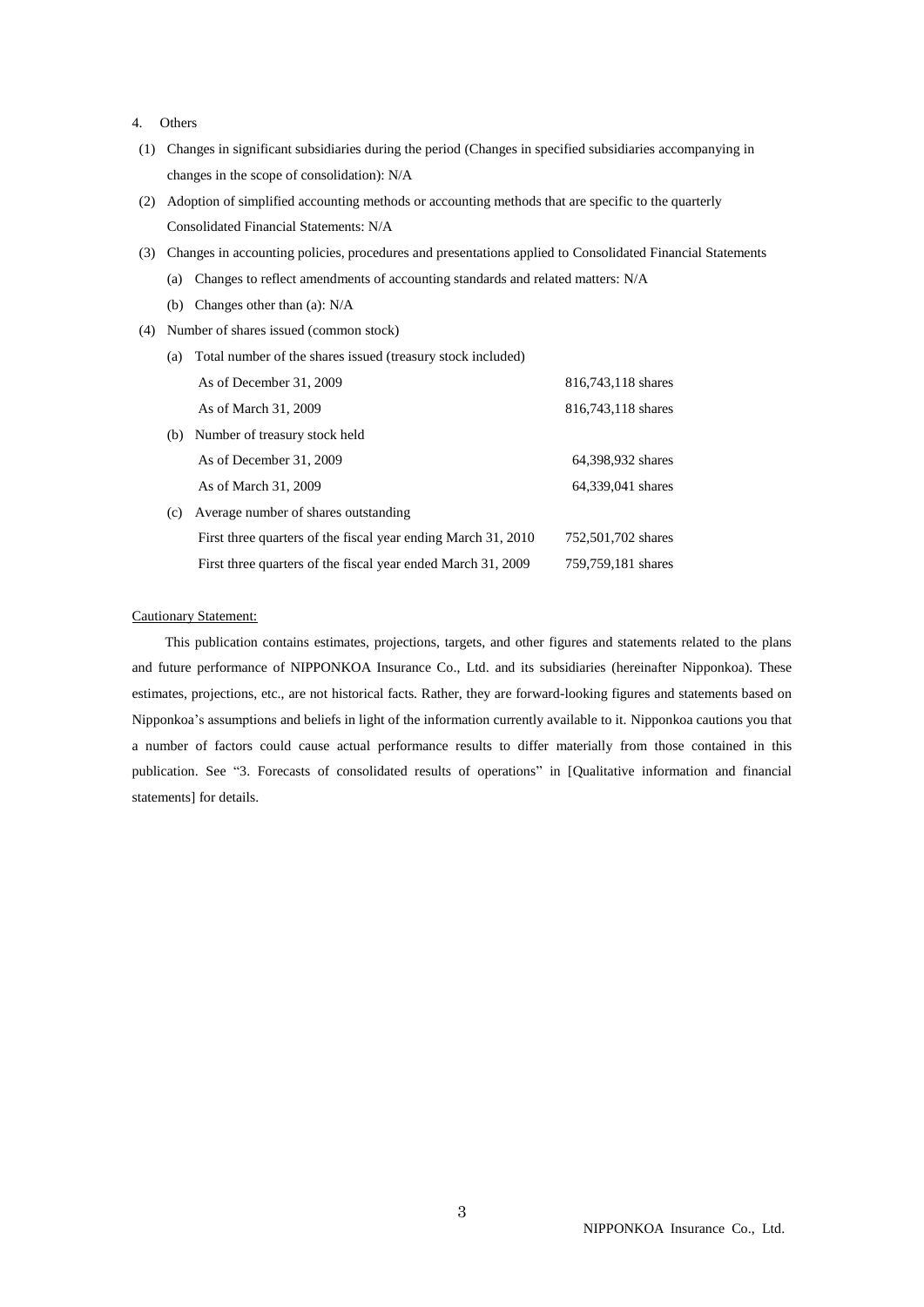#### [Qualitative information and financial statements]

1. Qualitative information concerning the consolidated results of operations

In the first three quarters of the current fiscal year, the Japanese economy remained in a severe situation of worsened income, because of stagnant capital investment and high unemployment rate even though export and production levels slightly improved and economic policy pushed up consumer spending in some part.

Under such conditions, the result of operations of Nipponkoa in the first three quarters of the current fiscal year is as follows.

633.6 billion yen of underwriting income, 38.2 billion yen of investment income and 0.5 billion yen of other operating income resulted in operating income of 672.4 billion yen, which was a decrease of 48.3 billion yen compared to the first three quarters of the previous fiscal year.

In contrast, 534.0 billion yen of underwriting expenses, 9.7 billion yen of investment expenses, 104.5 billion yen of operating and administrative expenses and 0.6 billion yen of the other operating expenses resulted in operating expenses of 649.0 billion yen, which was a decrease of 60.9 billion yen compared to the first three quarters of the previous fiscal year.

As a result, Nipponkoa recorded an ordinary profit of 23.4 billion yen, which was an increase of 12.5 billion yen compared to the first three quarters of the previous fiscal year. Addition of special gains and losses to the ordinary profit and deduction of total income taxes and minority interests from the ordinary profit resulted in net income of 13.9 billion yen, which was a decrease of 5.8 billion yen compared to the first three quarters of the previous fiscal year.

In the business of non-life insurance, net premiums written was 489.5 billion yen, which was a decrease of 16.7 billion yen compared to the first three quarters of the previous fiscal year, and net losses paid was 305.0 billion yen, which was an increase of 1.1 billion yen compared to the first three quarters of the previous fiscal year. In a voluntary automobile insurance, a major line of business, net premiums written was decreased by 3.4 billion yen to 248.3 billion yen and net losses paid was increased by 2.8 billion yen to 155.5 billion yen compared to the first three quarters of the previous fiscal year.

In contrast, in the business of life insurance, net premiums were 48.0 billion yen, which was an increase of 0.6 billion yen compared to the first three quarters of the previous fiscal year. Life insurance losses and other payments were 8.9 billion yen, which was an increase of 0.7 billion yen compared to the first three quarters of the previous fiscal year.

#### 2. Qualitative information concerning the consolidated financial positions

The total assets amounted to 3,047.3 billion yen, which was a decrease of 42.2 billion yen as compared to the previous fiscal year-end, as a result of a decrease of Payable under securities lending transactions, as a major factor, while the Total valuation and translation adjustments on the available-for-sale securities increased due to a rise of stock prices and other factors.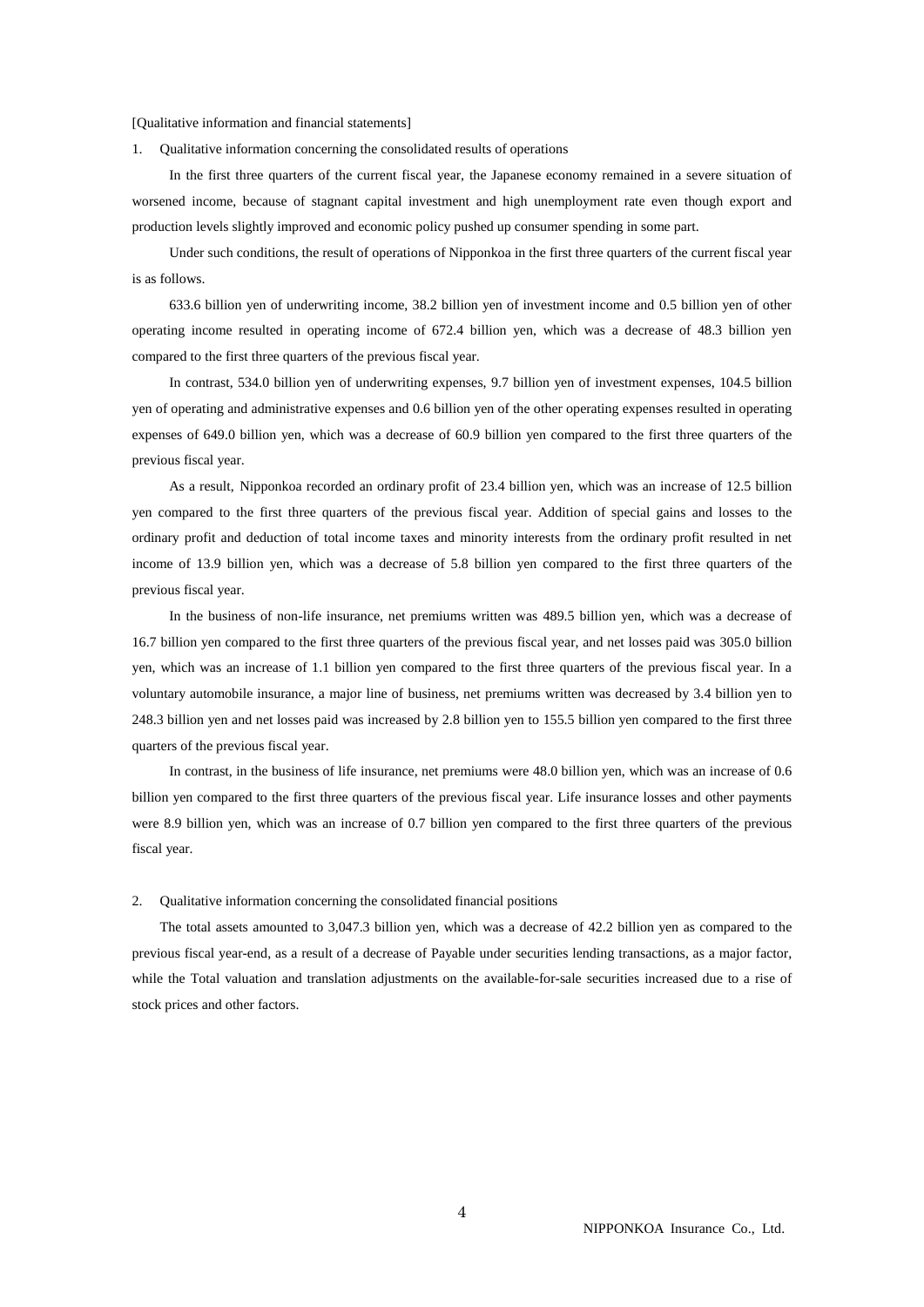3. Forecasts of consolidated results of operations (from April 1, 2009 to March 31, 2010) There was no change in the forecasts of consolidated results of operations since last announced on November 19, 2009.

### 4. Others

- (1) Changes in significant subsidiaries during the period (Changes in specified subsidiaries accompanying in changes in the scope of consolidation): N/A
- (2) Adoption of simplified accounting methods or accounting methods that are specific to the quarterly Consolidated Financial Statements: N/A
- (3) Changes in accounting policies, procedures and presentations applied to Consolidated Financial Statements: N/A

NIPPONKOA Insurance Co., Ltd.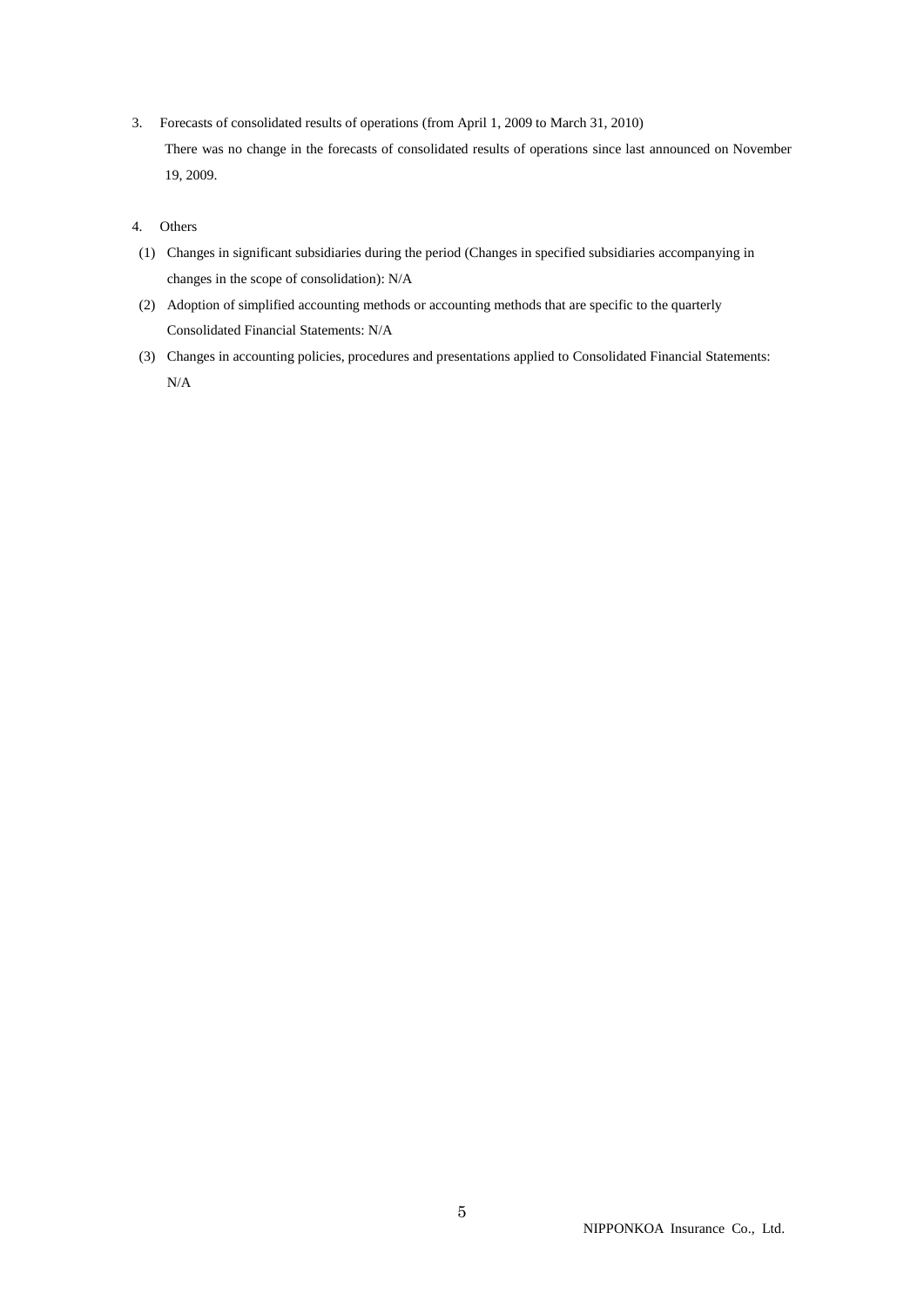## 5. Consolidated Financial Statements

(1) Consolidated Balance Sheets

|                                                       | As of December 31, 2009 | As of March 31, 2009 |
|-------------------------------------------------------|-------------------------|----------------------|
| Assets                                                |                         |                      |
| Cash and bank deposits                                | 91,828                  | 113,074              |
| Call loans                                            | 28,528                  | 16,043               |
| Receivables under resale agreements                   | 16,996                  | 29,996               |
| Receivables under securities borrowing transactions   | 24,403                  | 32,127               |
| Monetary receivables bought                           | 6,631                   | 41,300               |
| Money in trust                                        | 77,095                  | 74,843               |
| Investments in securities                             | 2,177,044               | 2,134,547            |
| Loans                                                 | 243,697                 | 242,215              |
| Tangible fixed assets                                 | 131,671                 | 129,928              |
| Intangible fixed assets                               | 1,183                   | 1,146                |
| Other assets                                          | 176,947                 | 167,746              |
| Deferred tax assets                                   | 73,688                  | 108,748              |
| Reserve for doubtful accounts                         | (2, 413)                | (2,195)              |
| <b>Total</b> assets                                   | 3,047,301               | 3,089,523            |
| Liabilities                                           |                         |                      |
| Underwriting fund                                     | 2,508,722               | 2,557,377            |
| Outstanding claims                                    | 286,995                 | 290,239              |
| Underwriting reserves                                 | 2,221,726               | 2,267,137            |
| Other liabilities                                     | 96,378                  | 155,289              |
| Reserve for retirement benefits                       | 23,807                  | 22,007               |
| Reserve for bonuses                                   | 1,517                   | 6,127                |
| Reserve for bonuses to directors                      |                         | 11                   |
| Statutory reserves                                    | 5,045                   | 3,060                |
| Reserve for price fluctuations                        | 5,045                   | 3,060                |
| Deferred tax liabilities                              | 33                      | 37                   |
| Negative goodwill                                     |                         | 146                  |
| <b>Total liabilities</b>                              | 2,635,504               | 2,744,056            |
| Net assets                                            |                         |                      |
| Shareholders' equity                                  |                         |                      |
| Common stock                                          | 91,249                  | 91,249               |
| Capital surplus                                       | 46,702                  | 46,702               |
| Retained earnings                                     | 177,739                 | 169,993              |
| Treasury stock                                        | (58,089)                | (58, 122)            |
| Total shareholders' equity                            | 257,601                 | 249,822              |
| Valuation and translation adjustments                 |                         |                      |
| Net unrealized gains on available-for-sale securities | 156,844                 | 97,349               |

(Millions of Yen)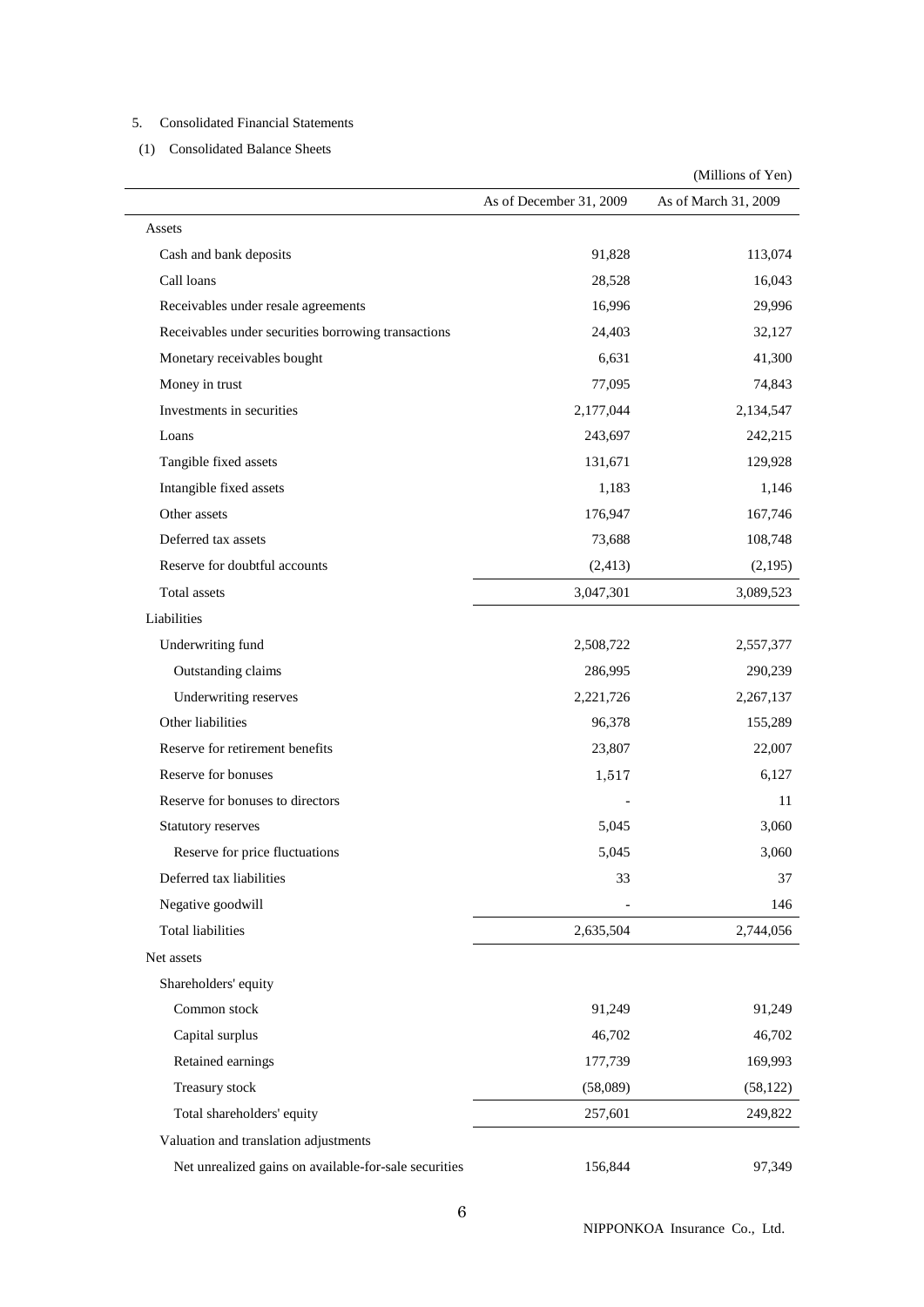| Net deferred gains (losses) on hedge accounting | 2.294     | 3,700     |
|-------------------------------------------------|-----------|-----------|
| Foreign currency translation adjustment         | (5,879)   | (6,198)   |
| Total valuation and translation adjustments     | 153,259   | 94,851    |
| Subscription rights to shares                   | 594       | 458       |
| Minority interests                              | 342       | 334       |
| Total net assets                                | 411.797   | 345,467   |
| Total liabilities and net assets                | 3,047,301 | 3,089,523 |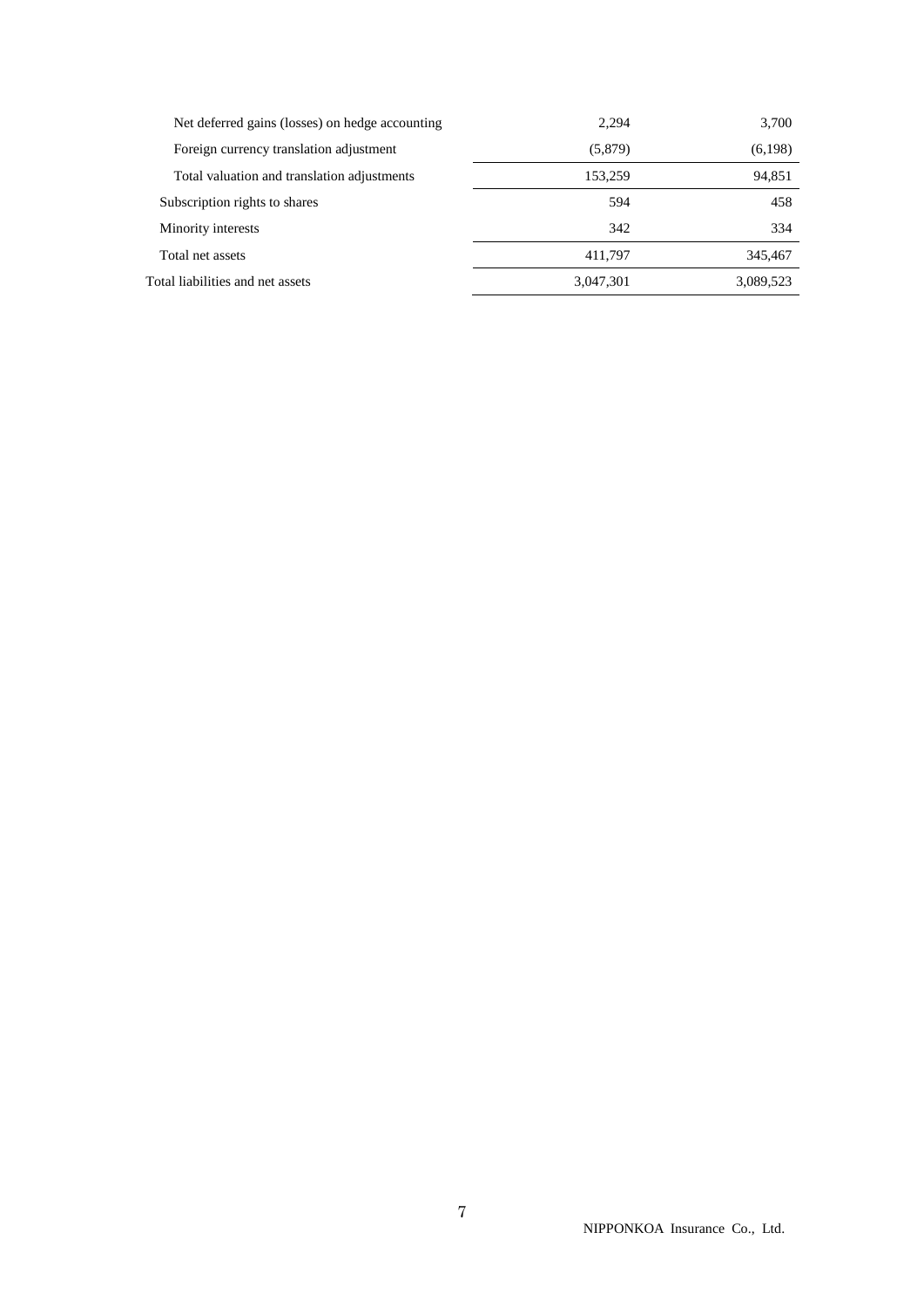## (2) Consolidated Statements of Income

|                                                   |                             | (Millions of Yen)           |
|---------------------------------------------------|-----------------------------|-----------------------------|
|                                                   | First three quarters of the | First three quarters of the |
|                                                   | fiscal year ended March     | fiscal year ending March    |
|                                                   | 31, 2009                    | 31, 2010                    |
| Operating income                                  | 720,852                     | 672,458                     |
| Underwriting income                               | 670,437                     | 633,608                     |
| Net premiums written                              | 506,273                     | 489,564                     |
| Deposit premiums from policyholders               | 43,230                      | 29,725                      |
| Investment income on deposit premiums             | 19,186                      | 17,292                      |
| Life insurance premiums                           | 47,372                      | 48,005                      |
| Reversal of outstanding claims                    | 1,765                       | 3,378                       |
| Reversal of underwriting reserves                 | 51,677                      | 44,617                      |
| Investment income                                 | 48,928                      | 38,271                      |
| Interest and dividends                            | 47,872                      | 41,670                      |
| Investment income from money in trust             | 690                         | 2,230                       |
| Gain on sale of securities                        | 19,276                      | 8,279                       |
| Transfer of investment income on deposit premiums | (19, 186)                   | (17,292)                    |
| Other operating income                            | 1,486                       | 578                         |
| Operating expenses                                | 709,940                     | 649,011                     |
| Underwriting expenses                             | 564,039                     | 534,062                     |
| Net losses paid                                   | 303,888                     | 305,086                     |
| Loss adjustment expenses                          | 26,601                      | 26,843                      |
| Commissions and brokerage expenses                | 88,777                      | 86,594                      |
| Maturity refunds to policyholders                 | 134,430                     | 105,924                     |
| Life insurance losses and other payments          | 8,173                       | 8,943                       |
| Investment expenses                               | 39,158                      | 9,769                       |
| Investment loss from money in trust               | 3,879                       | 196                         |
| Loss on sales of securities                       | 7,203                       | 2,834                       |
| Revaluation loss on securities                    | 21,514                      | 2,856                       |
| Operating and administrative expenses             | 105,942                     | 104,536                     |
| Other operating expenses                          | 799                         | 642                         |
| Interest paid                                     | 164                         | 69                          |
| Ordinary profit                                   | 10,912                      | 23,446                      |
| Special gains                                     | 16,095                      | 398                         |
| Reversal of statutory reserves                    | 15,912                      |                             |
| Reversal of reserve for price fluctuations        | 15,912                      |                             |
| Other                                             | 183                         | 398                         |
| Special losses                                    | 323                         | 4,795                       |
| Provision for statutory reserves                  |                             | 1,985                       |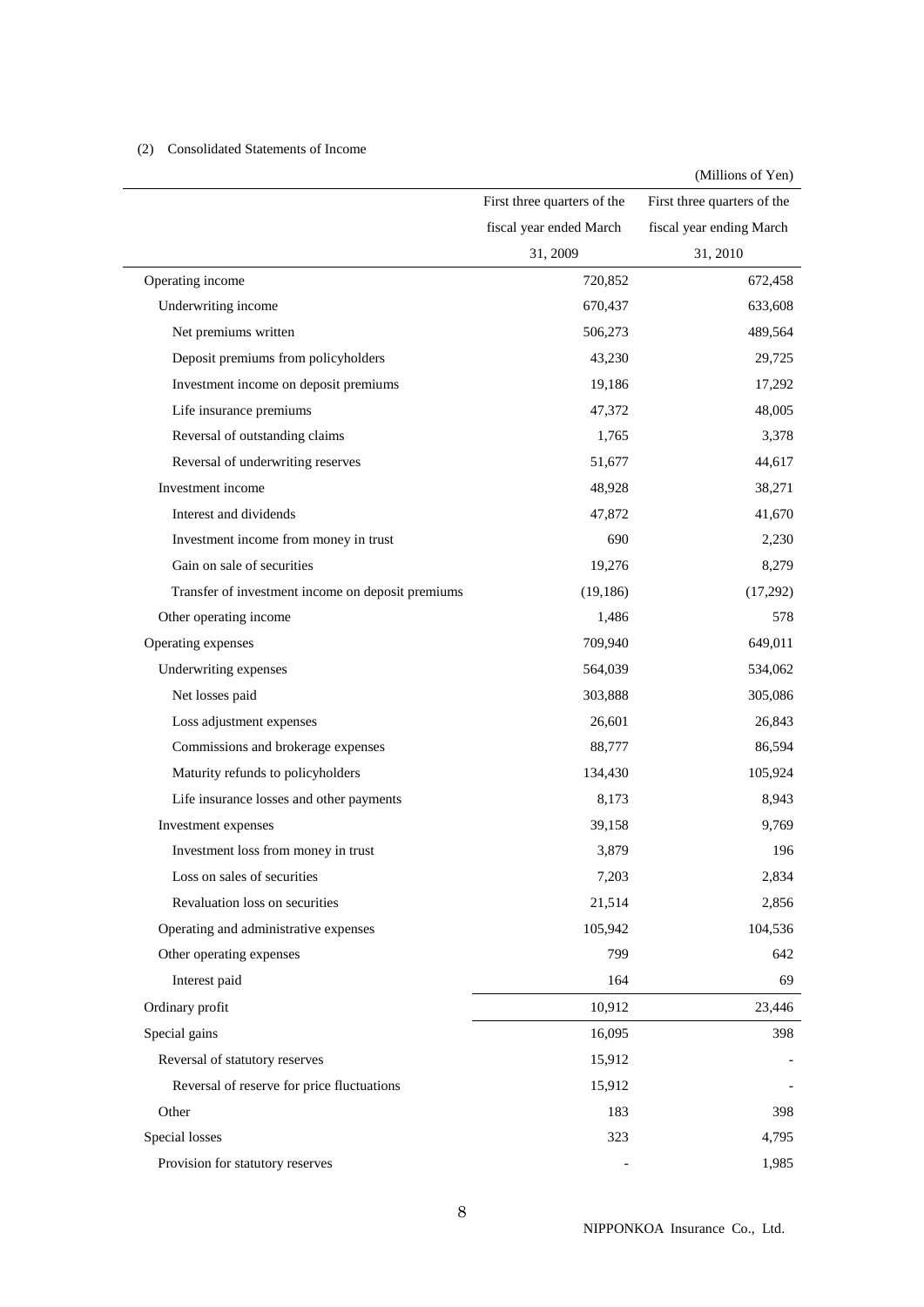| Provision for reserve for price fluctuations      |        | 1,985  |
|---------------------------------------------------|--------|--------|
| Other                                             | 323    | 2,810  |
| Income before income taxes and minority interests | 26,684 | 19,049 |
| Income taxes                                      | 3,572  | 917    |
| Deferred tax adjustment                           | 3,284  | 4,173  |
| Total income taxes                                |        | 5,090  |
| Minority interests                                | 28     | 18     |
| Net income                                        | 19,798 | 13.939 |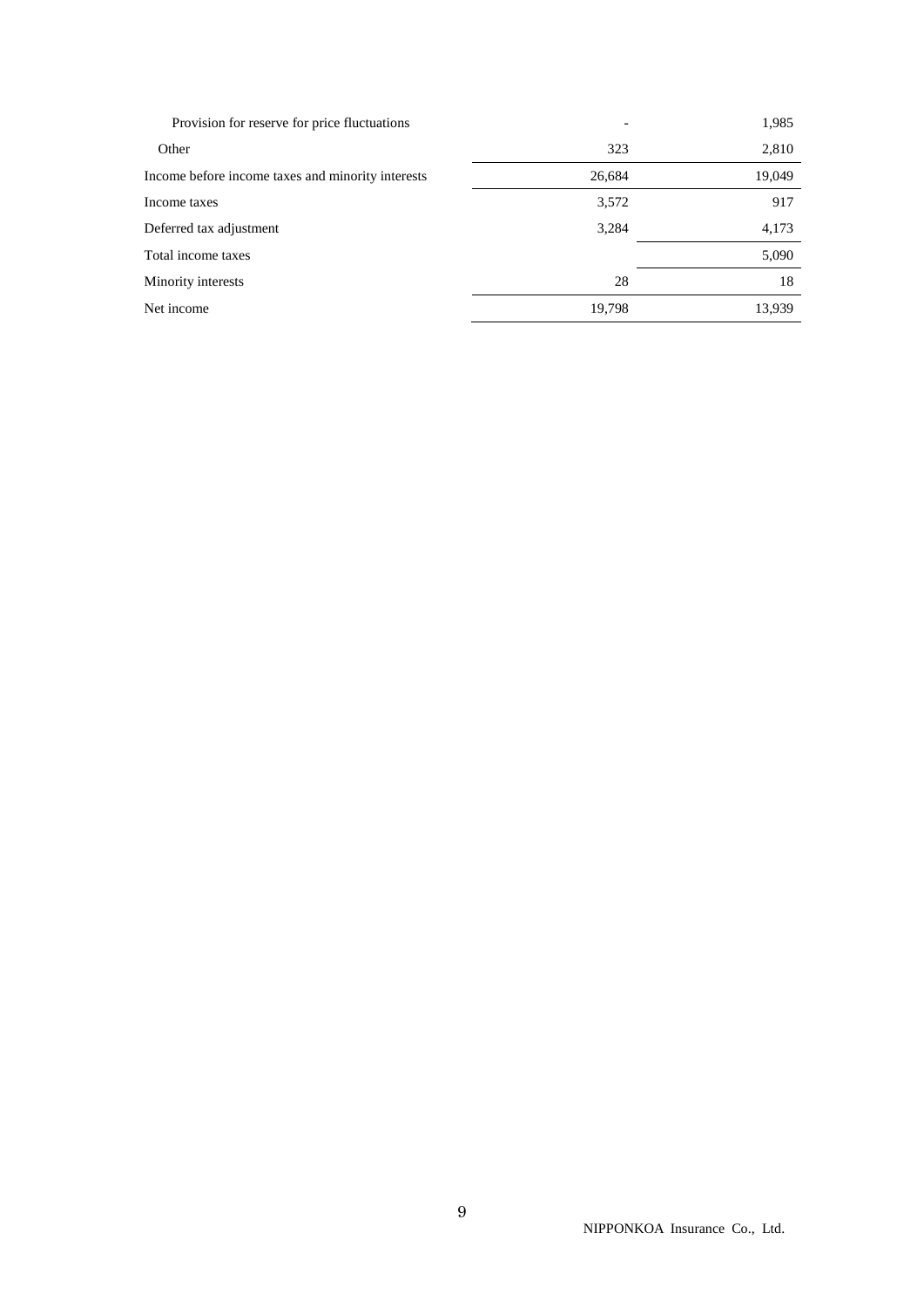|                                                         |                             | (Millions of Yen)           |
|---------------------------------------------------------|-----------------------------|-----------------------------|
|                                                         | First three quarters of the | First three quarters of the |
|                                                         | fiscal year ended March     | fiscal year ending March    |
|                                                         | 31, 2009                    | 31, 2010                    |
| Cash flows from operating activities:                   |                             |                             |
| Income (loss) before income taxes and minority          |                             |                             |
| interests                                               | 26,684                      | 19,049                      |
| Depreciation                                            | 5,193                       | 5,247                       |
| <b>Impairment</b> losses                                | 134                         | 68                          |
| Amortization of goodwill                                | (219)                       | (146)                       |
| Increase (decrease) in reserve for outstanding claims   | (1,796)                     | (3,383)                     |
| Increase (decrease) in underwriting reserves            | (52, 483)                   | (45, 432)                   |
| Increase (decrease) in reserve for doubtful accounts    | (357)                       | 213                         |
| Increase (decrease) in reserve for retirement benefits  | (20, 975)                   | 1,799                       |
| Increase (decrease) in reserve for bonuses              | (4,619)                     | (4,609)                     |
| Increase (decrease) in reserve for bonuses to directors | (8)                         | (11)                        |
| Increase (decrease) in reserve for price fluctuations   | (15,912)                    | 1,985                       |
| Interest and dividend income                            | (47, 872)                   | (41,670)                    |
| Net loss (gain) on investments in securities            | 12,181                      | (4,127)                     |
| Interest charges                                        | 164                         | 69                          |
| Net loss (gain) on foreign exchange                     | 1,156                       | 82                          |
| Net loss (gain) on sales of tangible fixed assets       | 5                           | (66)                        |
| Net loss (gain) on loans                                | 37                          |                             |
| Net loss (gain) on money in trust                       | 3,785                       | (1, 492)                    |
| Decrease (increase) in other current assets             |                             |                             |
| (excludes investing and financing activities)           | (1,356)                     | (5,917)                     |
| Increase (decrease) in other current liabilities        |                             |                             |
| (excludes investing and financing activities)           | (541)                       | (6,092)                     |
| Other, net                                              | 7,196                       | (10, 936)                   |
| Sub-total                                               | (89, 603)                   | (95,369)                    |
| Interest and dividend received                          | 48,400                      | 40,792                      |
| Interest paid                                           | (133)                       | (140)                       |
| Income taxes paid                                       | (7, 971)                    | (6,008)                     |
| Net cash provided by (used in) operating activities (a) | (49,308)                    | (60, 726)                   |
| Cash flows from investing activities:                   |                             |                             |
| Net decrease (increase) in short-term investments       | (1,934)                     | 1,505                       |
| Purchases of monetary receivables bought                | (990)                       |                             |
| Proceeds from sales or maturity of monetary             |                             |                             |
| receivables bought                                      | 6,362                       | 3,628                       |

## (3) Consolidated Statements of Cash Flows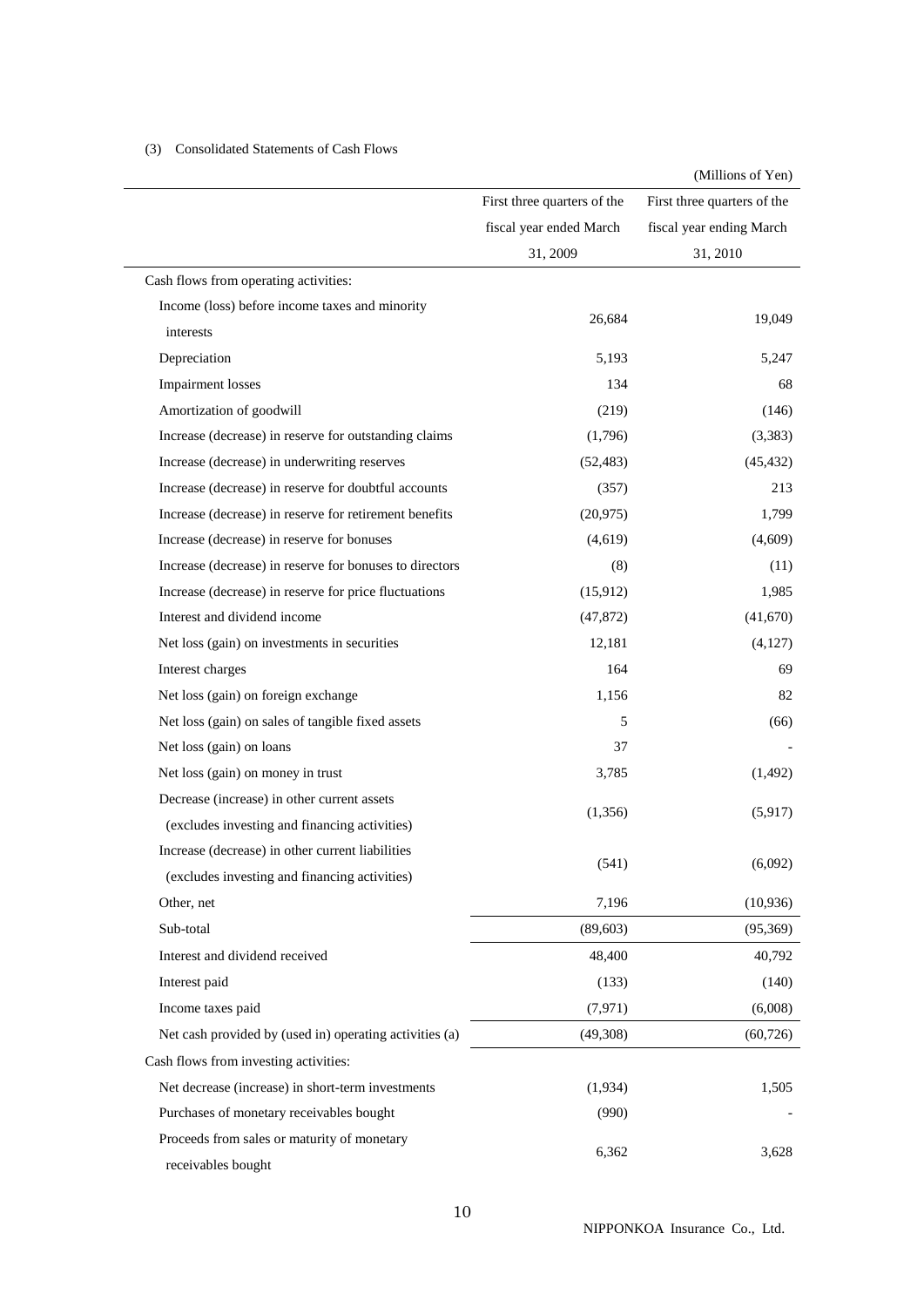| Increase in money in trust                                                                    | (13,400)   | (17,000)   |
|-----------------------------------------------------------------------------------------------|------------|------------|
| Decrease in money in trust                                                                    | 12,040     | 17,002     |
| Purchases of investments in securities                                                        | (579, 415) | (202, 128) |
| Proceeds from sales or maturity of investments in<br>securities                               | 618,362    | 257,744    |
| Loans made                                                                                    | (60, 840)  | (41, 532)  |
| Collection of loans                                                                           | 42,835     | 40,049     |
| Increase (decrease) in cash received under securities<br>lending transactions                 | 55,234     | (33,705)   |
| Sub-total (b)                                                                                 | 78,253     | 25,564     |
| $(a)+(b)$                                                                                     | 28,944     | (35, 161)  |
| Acquisition of tangible fixed assets                                                          | (2,930)    | (7,511)    |
| Proceeds from sales of tangible fixed assets                                                  | 496        | 606        |
| Acquisition of shares in a subsidiary that accompany<br>changes in the scope of consolidation |            | (20)       |
| Other, net                                                                                    | (48)       | (53)       |
| Net cash provided by (used in) investing activities                                           | 75,771     | 18,585     |
| Cash flows from financing activities:                                                         |            |            |
| Treasury stock acquired                                                                       | (6,766)    | (123)      |
| Sales of treasury stock                                                                       | 88         | 89         |
| Dividends paid                                                                                | (5,716)    | (6,019)    |
| Dividends paid to minority interests                                                          | (12)       | (8)        |
| Other, net                                                                                    | (262)      | (8)        |
| Net cash provided by (used in) financing activities                                           | (12,670)   | (6,069)    |
| Effect of exchange rate changes on cash and cash<br>equivalents                               | (1,274)    | 18         |
| Net increase (decrease) in cash and cash equivalents                                          | 12,517     | (48, 192)  |
| Cash and cash equivalents at beginning of year                                                | 140,825    | 168,525    |
| Cash and cash equivalents at the end of the 3rd quarter                                       | 153,342    | 120,333    |

 (4) Note related to the premise of a going concern N/A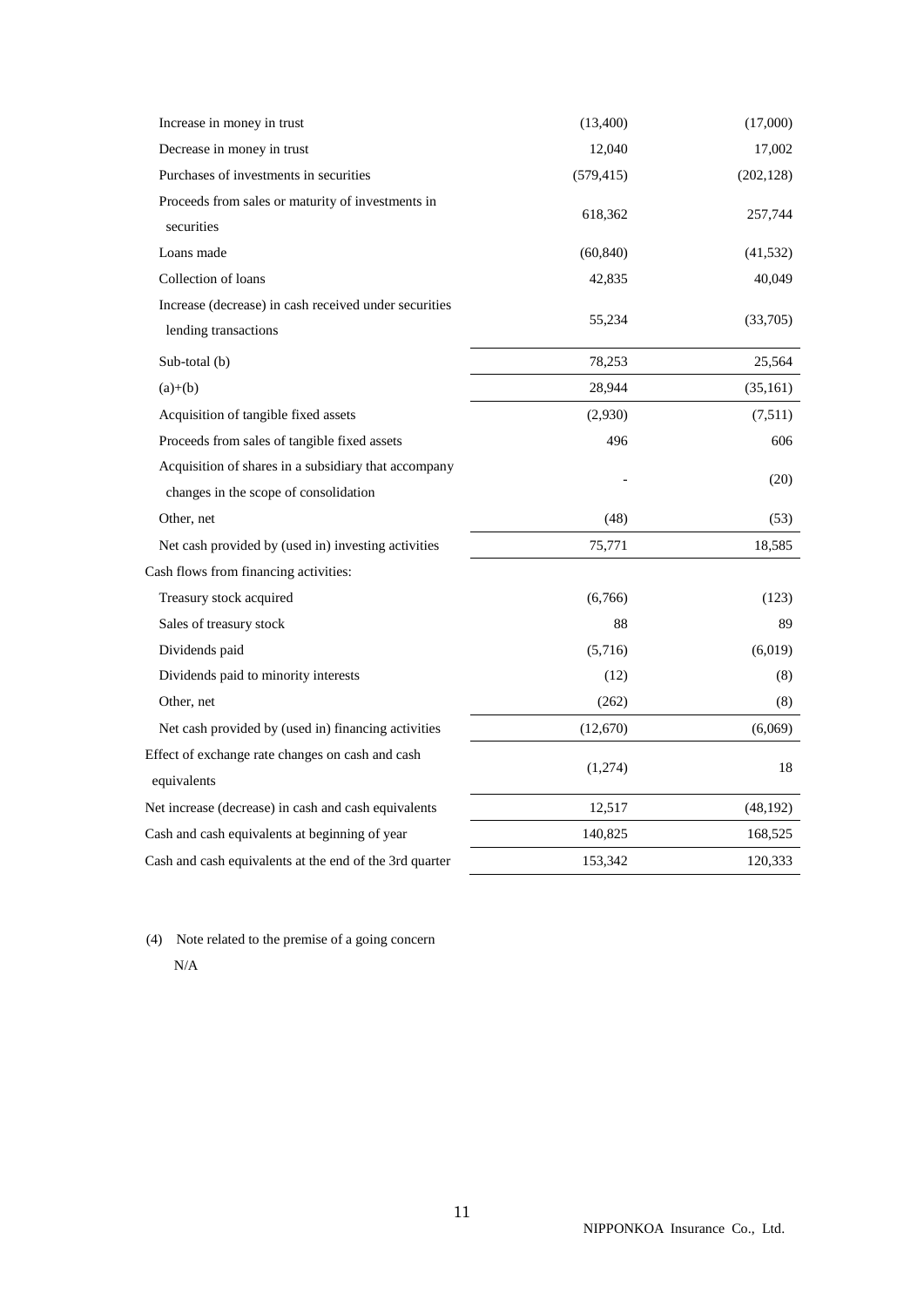#### (5) Segment Information

[Information by types of business segment]

First three quarters of the fiscal year ended March 31, 2009

(Millions of Yen)

|                                | Non-life insurance | Life insurance | Total   | Elimination | Consolidated |
|--------------------------------|--------------------|----------------|---------|-------------|--------------|
| Operating income               |                    |                |         |             |              |
| (1) Transactions with external | 699,085            | 55,089         | 754,174 |             | 720,852      |
| customers                      |                    |                |         | 33,322      |              |
| (2) Intercompany transactions  | 677                | 17             | 694     | 694         |              |
| Total                          | 699,762            | 55,106         | 754,869 | 34,016      | 720,852      |
| Ordinary profit                | 10,810             | 101            | 10,912  |             | 10,912       |

(Notes)

- 1. The segments are classified by the actual business operations of Nipponkoa.
- 2. Major business of each segment is as follows:
	- (1) Non-life insurance: Non-life insurance operation and related investment activities.
	- (2) Life insurance: Life insurance operation and related investment activities.
- 3. Amounts in elimination in transactions with external customers mainly include transfer of underwriting reserves in life insurance operation.

First three quarters of the fiscal year ending March 31, 2010

(Millions of Yen)

|                                             | Non-life insurance | Life insurance | Total   | Elimination | Consolidated |
|---------------------------------------------|--------------------|----------------|---------|-------------|--------------|
| Operating income                            |                    |                |         |             |              |
| (1) Transactions with external<br>customers | 648,960            | 55,533         | 704,494 | 32,035      | 672,458      |
| (2) Intercompany transactions               | 660                | 17             | 678     | 678         |              |
| Total                                       | 649,620            | 55,551         | 705,172 | 32,713      | 672,458      |
| Ordinary profit                             | 22,522             | 924            | 23,446  |             | 23,446       |

(Notes)

- 1. The segments are classified by the actual business operations of Nipponkoa.
- 2. Major business of each segment is as follows:
	- (1) Non-life insurance: Non-life insurance operation and related investment activities.
	- (2) Life insurance: Life insurance operation and related investment activities.
- 3. Amounts in elimination in transactions with external customers mainly include transfer of underwriting reserves in life insurance operation.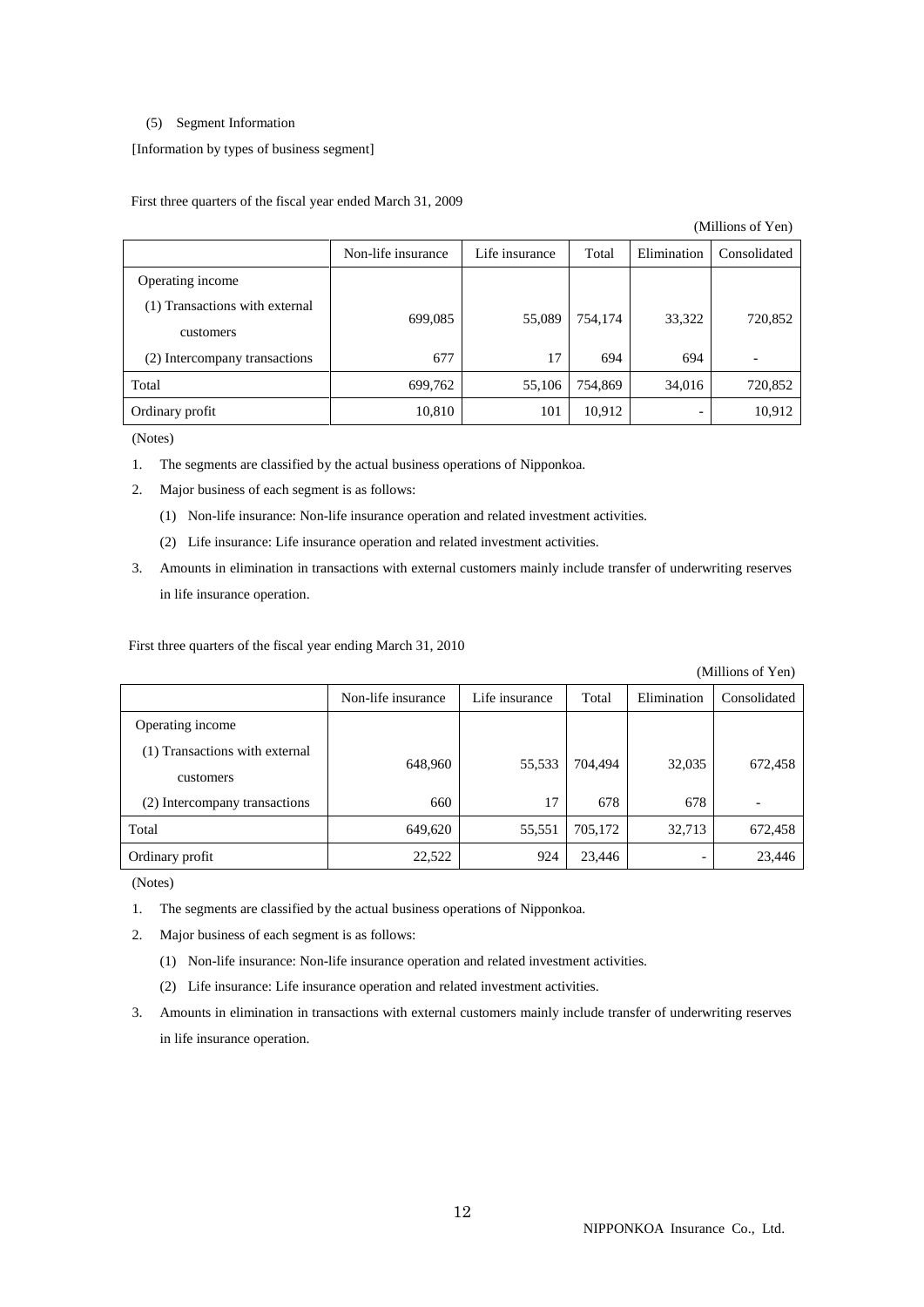[Information related to geographical segments]

First three quarters of the fiscal year ended March 31, 2009:

 Information related to geographical segments is not described because domestic sales constitute more than 90% of the aggregate amount of operating income of all segments.

First three quarters of the fiscal year ending March 31, 2010:

Same as the above.

[Overseas sales]

First three quarters of the fiscal year ended March 31, 2009:

 Information related to overseas sales is not described because overseas operating income constitutes less than 10% of consolidated operating income.

First three quarters of the fiscal year ending March 31, 2010:

Same as the above.

 (6) Note for significant changes in shareholders' equity  $N/A$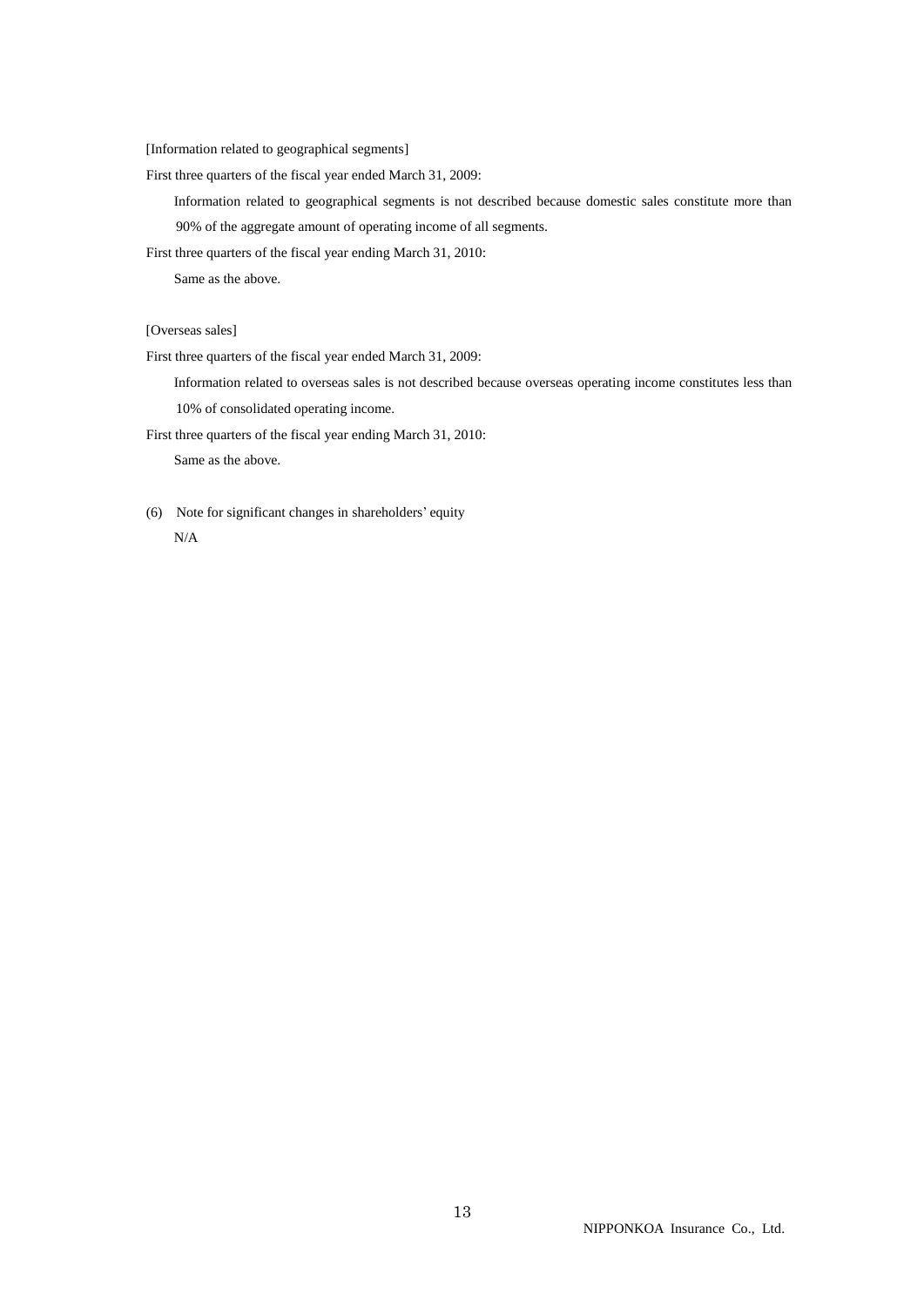## 6. Referential information

## (1) Consolidated Statements of Gains and Losses

(Millions of Yen)

|                                                   | First three quarters of<br>the fiscal year ended<br>March 31, 2009 | First three quarters of the<br>fiscal year ending March<br>31, 2010 | Difference | Year-on-year<br>rate $(\%)$ |
|---------------------------------------------------|--------------------------------------------------------------------|---------------------------------------------------------------------|------------|-----------------------------|
| Ordinary profit or loss                           |                                                                    |                                                                     |            |                             |
| Underwriting income                               | 670,437                                                            | 633,608                                                             | (36,828)   | (5.5)                       |
| Net premiums written                              | 506,273                                                            | 489,564                                                             | (16,708)   | (3.3)                       |
| Deposit premiums from policyholders               | 43,230                                                             | 29,725                                                              | (13,505)   | (31.2)                      |
| Life insurance premiums                           | 47,372                                                             | 48,005                                                              | 633        | 1.3                         |
| Underwriting expenses                             | 564,039                                                            | 534,062                                                             | (29, 976)  | (5.3)                       |
| Net losses paid                                   | 303,888                                                            | 305,086                                                             | 1,197      | 0.4                         |
| Loss adjustment expenses                          | 26,601                                                             | 26,843                                                              | 241        | 0.9                         |
| Commissions and brokerage expenses                | 88,777                                                             | 86,594                                                              | (2,183)    | (2.5)                       |
| Maturity refunds to policyholders                 | 134,430                                                            | 105,924                                                             | (28, 505)  | (21.2)                      |
| Life insurance losses and other payments          | 8,173                                                              | 8,943                                                               | 769        | 9.4                         |
| Investment income                                 | 48,928                                                             | 38,271                                                              | (10, 656)  | (21.8)                      |
| Interest and dividends                            | 47,872                                                             | 41,670                                                              | (6,202)    | (13.0)                      |
| Gain on sale of securities                        | 19,276                                                             | 8,279                                                               | (10,996)   | (57.0)                      |
| Investment expenses                               | 39,158                                                             | 9,769                                                               | (29, 388)  | (75.1)                      |
| Loss on sales of securities                       | 7,203                                                              | 2,834                                                               | (4,369)    | (60.6)                      |
| Revaluation loss on securities                    | 21,514                                                             | 2,856                                                               | (18, 658)  | (86.7)                      |
| Operating and administrative expenses             | 105,942                                                            | 104,536                                                             | (1,406)    | (1.3)                       |
| Other operating income and expenses               | 687                                                                | (64)                                                                | (751)      | (109.3)                     |
| Ordinary profit                                   | 10,912                                                             | 23,446                                                              | 12,534     | 114.9                       |
| Special gains and losses                          |                                                                    |                                                                     |            |                             |
| Special gains                                     | 16,095                                                             | 398                                                                 | (15,697)   | (97.5)                      |
| Special losses                                    | 323                                                                | 4,795                                                               | 4,472      | 1,382.9                     |
| Special gains and losses                          | 15,772                                                             | (4,397)                                                             | (20,169)   | (127.9)                     |
| Income before income taxes and minority interests | 26,684                                                             | 19,049                                                              | (7,635)    | (28.6)                      |
| Income taxes                                      | 3,572                                                              | 917                                                                 | (2,655)    | (74.3)                      |
| Deferred tax adjustment                           | 3,284                                                              | 4,173                                                               | 889        | 27.1                        |
| Total income taxes                                | 6,857                                                              | 5,090                                                               | (1,766)    | (25.8)                      |
| Minority interests                                | 28                                                                 | 18                                                                  | (10)       | (35.7)                      |
| Net income                                        | 19,798                                                             | 13,939                                                              | (5,858)    | (29.6)                      |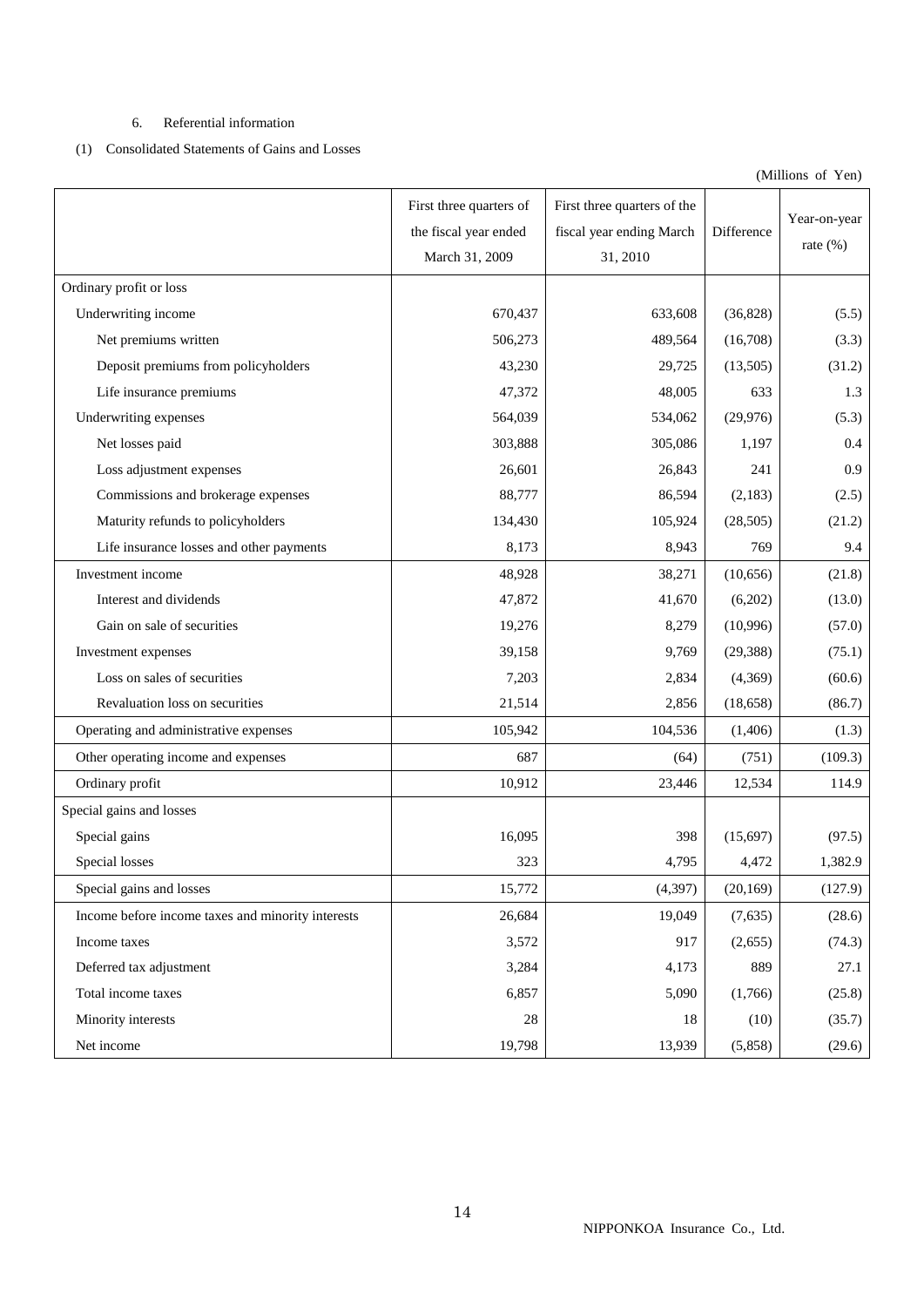(2) Premiums written and losses paid by line of business (Consolidated)

|                                 | First three quarters of the fiscal year |             |              | First three quarters of the fiscal year |             |              |
|---------------------------------|-----------------------------------------|-------------|--------------|-----------------------------------------|-------------|--------------|
| Line of business                | ended March 31, 2009                    |             |              | ending March 31, 2010                   |             |              |
|                                 | Amounts                                 | Composition | Year-on-year | Amounts                                 | Composition | Year-on-year |
|                                 | (Millions of Yen)                       | (% )        | rate $(\%)$  | (Millions of Yen)                       | (% )        | rate $(\%)$  |
| Fire and allied lines           | 92,215                                  | 17.2        | (0.8)        | 93,981                                  | 18.1        | 1.9          |
| Marine                          | 16,357                                  | 3.1         | (9.6)        | 12,041                                  | 2.3         | (26.4)       |
| Personal accident               | 41,227                                  | 7.7         | (6.0)        | 39,051                                  | 7.5         | (5.3)        |
| Voluntary automobile            | 252,202                                 | 47.1        | (1.3)        | 248,749                                 | 48.0        | (1.4)        |
| Compulsory automobile liability | 64,289                                  | 12.0        | (20.4)       | 57,851                                  | 11.2        | (10.0)       |
| Other                           | 69,052                                  | 12.9        | (0.3)        | 66,922                                  | 12.9        | (3.1)        |
| All lines                       | 535,345                                 | 100.0       | (4.5)        | 518,599                                 | 100.0       | (3.1)        |

i. Direct premiums written (excludes deposit premiums)

## ii. Net premiums written

|                                 | First three quarters of the fiscal year |             |              | First three quarters of the fiscal year |             |              |
|---------------------------------|-----------------------------------------|-------------|--------------|-----------------------------------------|-------------|--------------|
| Line of business                | ended March 31, 2009                    |             |              | ending March 31, 2010                   |             |              |
|                                 | Amounts                                 | Composition | Year-on-year | Amounts                                 | Composition | Year-on-year |
|                                 | (Millions of Yen)                       | (% )        | rate $(\%)$  | (Millions of Yen)                       | (% )        | rate $(\%)$  |
| Fire and allied lines           | 70,798                                  | 14.0        | (1.0)        | 72,329                                  | 14.8        | 2.2          |
| Marine                          | 14,497                                  | 2.9         | (8.7)        | 10,841                                  | 2.2         | (25.2)       |
| Personal accident               | 41,519                                  | 8.2         | (6.5)        | 39,547                                  | 8.1         | (4.7)        |
| Voluntary automobile            | 251,804                                 | 49.7        | (1.4)        | 248,364                                 | 50.7        | (1.4)        |
| Compulsory automobile liability | 63,229                                  | 12.5        | (18.6)       | 55,654                                  | 11.4        | (12.0)       |
| Other                           | 64,422                                  | 12.7        | (1.9)        | 62,827                                  | 12.8        | (2.5)        |
| All lines                       | 506,273                                 | 100.0       | (4.6)        | 489,564                                 | 100.0       | (3.3)        |

### iii. Net losses paid

|                                 | First three quarters of the fiscal year |             |              | First three quarters of the fiscal year |             |              |
|---------------------------------|-----------------------------------------|-------------|--------------|-----------------------------------------|-------------|--------------|
| Line of business                | ended March 31, 2009                    |             |              | ending March 31, 2010                   |             |              |
|                                 | Amounts                                 | Composition | Year-on-year | Amounts                                 | Composition | Year-on-year |
|                                 | (Millions of Yen)                       | (% )        | rate $(\%)$  | (Millions of Yen)                       | (% )        | rate $(\%)$  |
| Fire and allied lines           | 29,623                                  | 9.7         | (13.3)       | 32,523                                  | 10.7        | 9.8          |
| Marine                          | 5,265                                   | 1.7         | (17.0)       | 6,602                                   | 2.2         | 25.4         |
| Personal accident               | 24,490                                  | 8.1         | 7.1          | 23,218                                  | 7.6         | (5.2)        |
| Voluntary automobile            | 152,676                                 | 50.2        | (2.6)        | 155,559                                 | 51.0        | 1.9          |
| Compulsory automobile liability | 56,112                                  | 18.5        | (1.1)        | 54,093                                  | 17.7        | (3.6)        |
| Other                           | 35,721                                  | 11.8        | (4.5)        | 33,089                                  | 10.8        | (7.4)        |
| All lines                       | 303,888                                 | 100.0       | (3.3)        | 305,086                                 | 100.0       | 0.4          |

(Note) The information above indicates the figures before eliminating transactions by segment.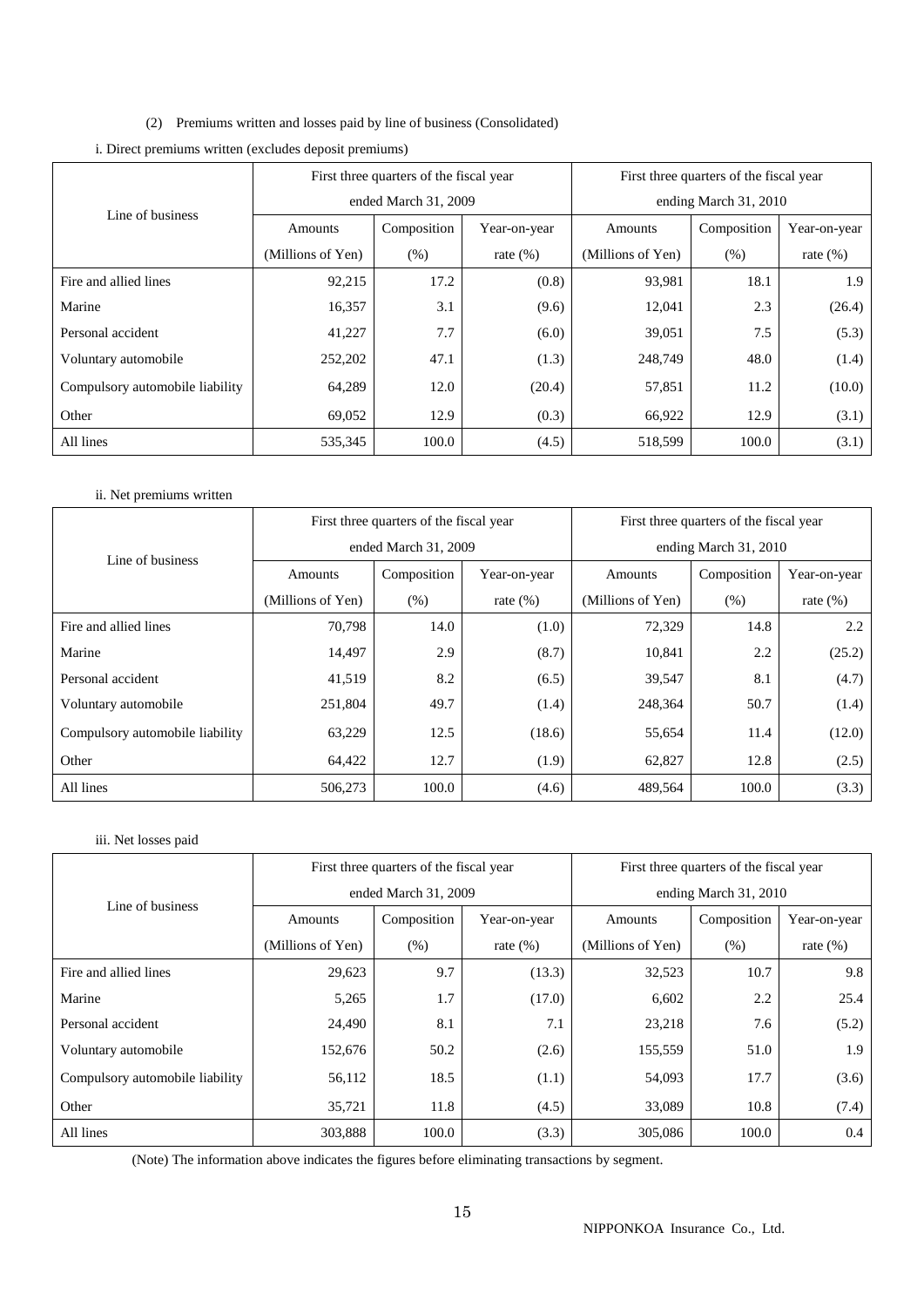### (3) Investments in securities (Consolidated)

## i. Held-to-maturity bonds with fair value

#### (Millions of Yen)

|                    | As of December 31, 2009       |            |            |  |  |  |
|--------------------|-------------------------------|------------|------------|--|--|--|
|                    | Value shown on Balance Sheets | Fair value | Difference |  |  |  |
| <b>Bonds</b>       | 275,915                       | 277,000    | 1,084      |  |  |  |
| Foreign securities |                               | -          |            |  |  |  |
| Total              | 275,915                       | 277,000    | 1,084      |  |  |  |

### ii. Bonds earmarked for underwriting reserves with fair value

#### (Millions of Yen)

|                    | As of December 31, 2009                                   |                          |     |  |  |  |  |
|--------------------|-----------------------------------------------------------|--------------------------|-----|--|--|--|--|
|                    | Fair value<br>Difference<br>Value shown on Balance Sheets |                          |     |  |  |  |  |
| <b>Bonds</b>       | 7,837                                                     | 7,951                    | 113 |  |  |  |  |
| Foreign securities | $\overline{\phantom{0}}$                                  | $\overline{\phantom{0}}$ |     |  |  |  |  |
| Total              | 7,837                                                     | 7,951                    | 113 |  |  |  |  |

### iii. Other securities (available-for-sale) with fair value

(Millions of Yen)

|                    | As of December 31, 2009 |                               |            |  |  |
|--------------------|-------------------------|-------------------------------|------------|--|--|
|                    | Cost                    | Value shown on Balance Sheets | Difference |  |  |
| <b>Bonds</b>       | 861,634                 | 880,478                       | 18,843     |  |  |
| <b>Stocks</b>      | 321,353                 | 565,299                       | 243,945    |  |  |
| Foreign securities | 373,614                 | 355,739                       | (17, 875)  |  |  |
| Other              | 12,082                  | 12,585                        | 503        |  |  |
| Total              | 1,568,684               | 1,814,102                     | 245,417    |  |  |

(Notes)

## As of December 31, 2009

- 1. Nipponkoa recognized 2,801 million yen of impairments on other securities with fair value. Nipponkoa recognized impairment on securities whose fair value is determinable as of the balance sheet date if the fair value declined by 30% or more from carrying value.
- 2. Trust beneficiary rights on loan receivables purchased, classified as monetary receivables bought on the Consolidated Balance Sheets, are included in Other.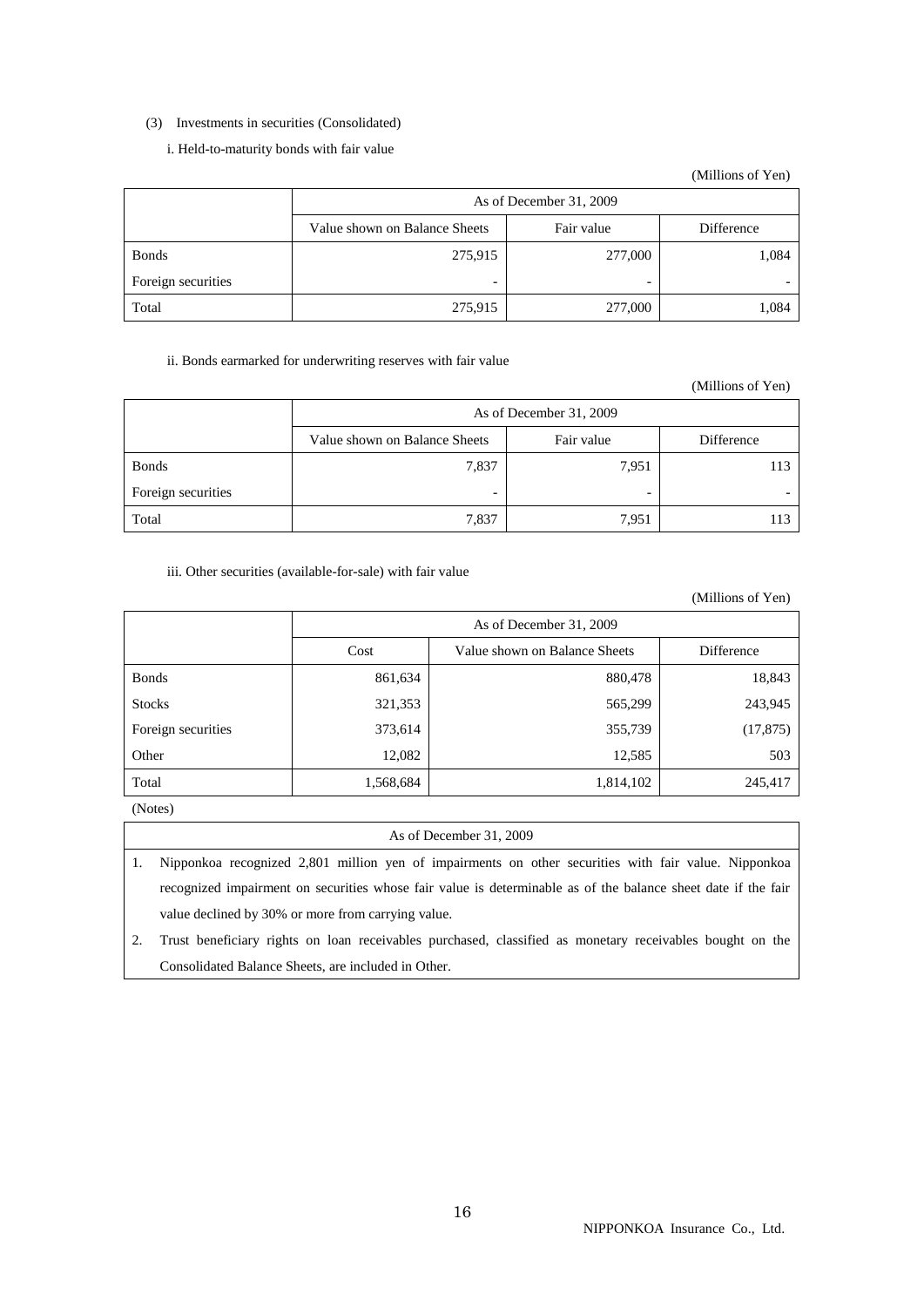(4) Money in trust (Consolidated)

i. Held-to-maturity money in trust

N/A

ii. Money in trust other than those held for trading purposes or those held to maturity

(Millions of Yen)

|                                                                                                               |        | As of December 31, 2009       |            |  |  |
|---------------------------------------------------------------------------------------------------------------|--------|-------------------------------|------------|--|--|
|                                                                                                               | Cost   | Value shown on Balance Sheets | Difference |  |  |
| Money in trust                                                                                                | 20,000 | 20,058                        | 58         |  |  |
| (Note)                                                                                                        |        |                               |            |  |  |
| As of December 31, 2009                                                                                       |        |                               |            |  |  |
| Other than the chara money in tweet hold in joint eccounts in the emount of 000 million year against at their |        |                               |            |  |  |

Other than the above, money in trust held in joint accounts in the amount of 882 million yen are carried at their original cost on the Consolidated Balance Sheets as of December 31, 2009.

#### (5) Derivative financial instruments (Consolidated)

(Millions of Yen)

|        |                                   |                 | As of December 31, 2009                  |      |  |  |  |  |
|--------|-----------------------------------|-----------------|------------------------------------------|------|--|--|--|--|
|        |                                   | Contract amount | Fair value<br>Unrealized gains or losses |      |  |  |  |  |
|        | Interest rate-related instruments |                 |                                          |      |  |  |  |  |
|        | Interest rate swap                | 15,000          | 109                                      | 109  |  |  |  |  |
| Others |                                   |                 |                                          |      |  |  |  |  |
|        | Credit derivatives                |                 |                                          |      |  |  |  |  |
|        | Short                             | 7,000           | (50)                                     | (50) |  |  |  |  |
| Total  |                                   |                 |                                          | 58   |  |  |  |  |

(Note) Derivative trading that has hedge accounting applied is exempt from disclosure.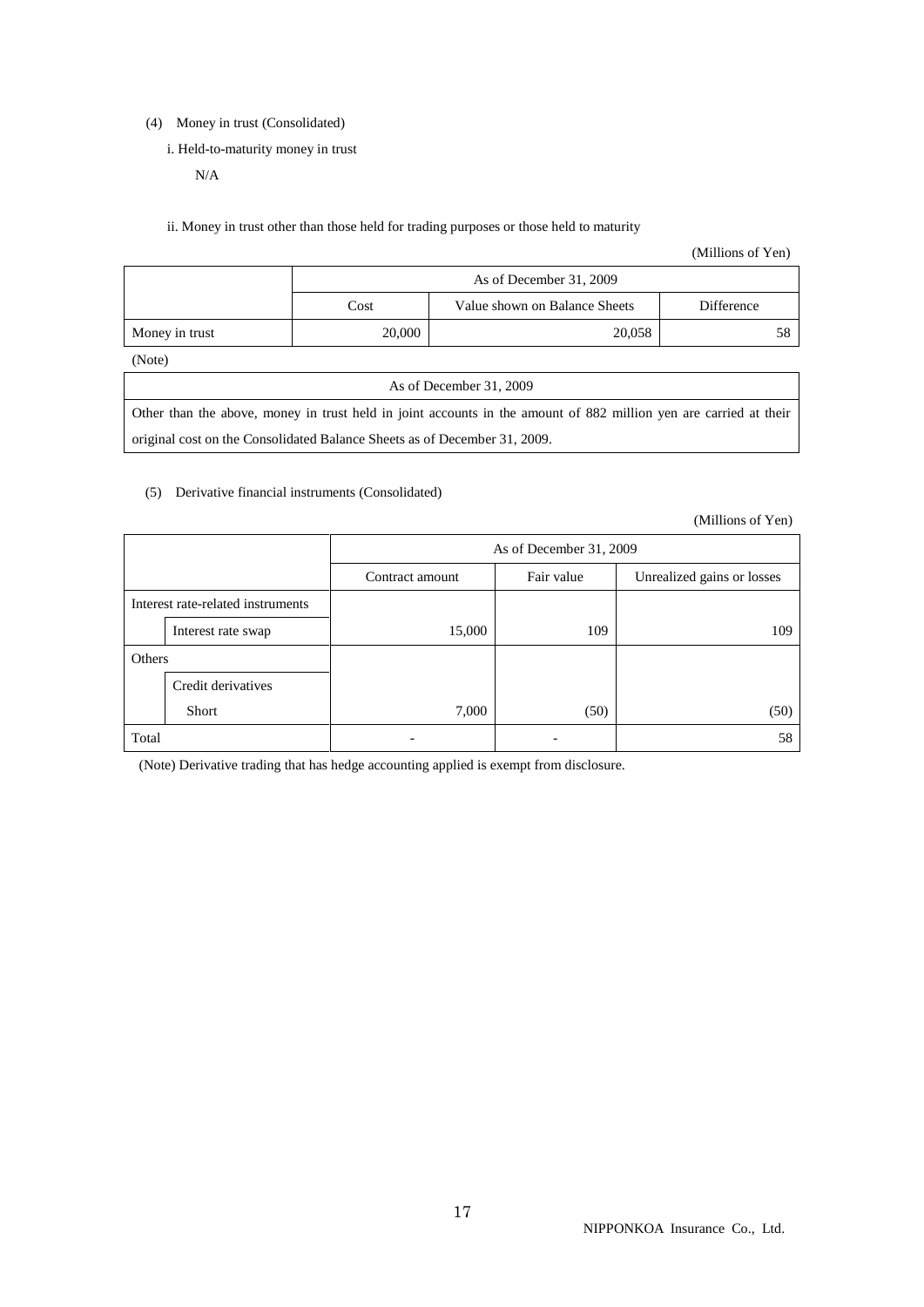## (6) Statements of Gains and Losses (Non-consolidated)

(Millions of Yen)

|                                                     | First three quarters of | First three quarters of the |            |              |
|-----------------------------------------------------|-------------------------|-----------------------------|------------|--------------|
|                                                     | the fiscal year ended   | fiscal year ending March    | Difference | Year-on-year |
|                                                     | March 31, 2009          | 31, 2010                    |            | rate $(\%)$  |
| Direct premiums written (includes deposit premiums) | 567,517                 | 537,297                     | (30, 219)  | (5.3)        |
| Direct premiums written                             | 524,286                 | 507,572                     | (16,714)   | (3.2)        |
| Ordinary profit or loss                             |                         |                             |            |              |
| Underwriting income                                 | 648,490                 | 608,294                     | (40, 196)  | (6.2)        |
| Net premiums written                                | 497,880                 | 480,629                     | (17,250)   | (3.5)        |
| Deposit premiums from policyholders                 | 43,230                  | 29,725                      | (13,505)   | (31.2)       |
| Reversal of outstanding claims                      | 2,261                   | 2,986                       | 724        | 32.0         |
| Reversal of underwriting reserves                   | 85,922                  | 77,408                      | (8,514)    | (9.9)        |
| Underwriting expenses                               | 546,063                 | 514,789                     | (31,274)   | (5.7)        |
| Net losses paid                                     | 299,607                 | 300,424                     | 816        | 0.3          |
| Loss adjustment expenses                            | 25,997                  | 26,440                      | 443        | 1.7          |
| Commissions and brokerage expenses                  | 84,249                  | 81,706                      | (2,542)    | (3.0)        |
| Maturity refunds to policyholders                   | 134,430                 | 105,924                     | (28, 505)  | (21.2)       |
| Investment income                                   | 41,834                  | 31,660                      | (10, 173)  | (24.3)       |
| Interest and dividends                              | 42,326                  | 35,617                      | (6,708)    | (15.8)       |
| Gain on sale of securities                          | 18,236                  | 8,205                       | (10,030)   | (55.0)       |
| Income for derivative financial instruments         |                         | 3,167                       | 3,167      |              |
| Investment expenses                                 | 41,171                  | 9,864                       | (31, 306)  | (76.0)       |
| Loss on sales of securities                         | 7,197                   | 2,831                       | (4,366)    | (60.7)       |
| Revaluation loss on securities                      | 21,474                  | 2,846                       | (18,628)   | (86.7)       |
| Expense for derivative financial instruments        | 4,420                   |                             | (4, 420)   | (100.0)      |
| Provision for reserve for investment loss           | 2,063                   | 119                         | (1,944)    | (94.2)       |
| Operating and administrative expenses               | 93,837                  | 93,518                      | (319)      | (0.3)        |
| Operating and administrative expenses on            | 89,290                  | 88,878                      | (411)      | (0.5)        |
| underwriting                                        |                         |                             |            |              |
| Other operating income and expenses                 | 1,171                   | 441                         | (730)      | (62.3)       |
| Ordinary profit                                     | 10,424                  | 22,223                      | 11,799     | 113.2        |
| Underwriting profit                                 | 12,561                  | 3,123                       | (9, 437)   | (75.1)       |
| Special gains and losses                            |                         |                             |            |              |
| Special gains                                       | 16,152                  | 398                         | (15,754)   | (97.5)       |
| Special losses                                      | 309                     | 4,721                       | 4,411      | 1,424.6      |
| Special gains and losses                            | 15,843                  | (4,322)                     | (20, 165)  | (127.3)      |
| Income before income taxes and minority interests   | 26,267                  | 17,900                      | (8,366)    | (31.9)       |
| Income taxes                                        | 2,617                   | 377                         | (2,239)    | (85.6)       |
| Deferred tax adjustment                             | 4,136                   | 4,288                       | 152        | 3.7          |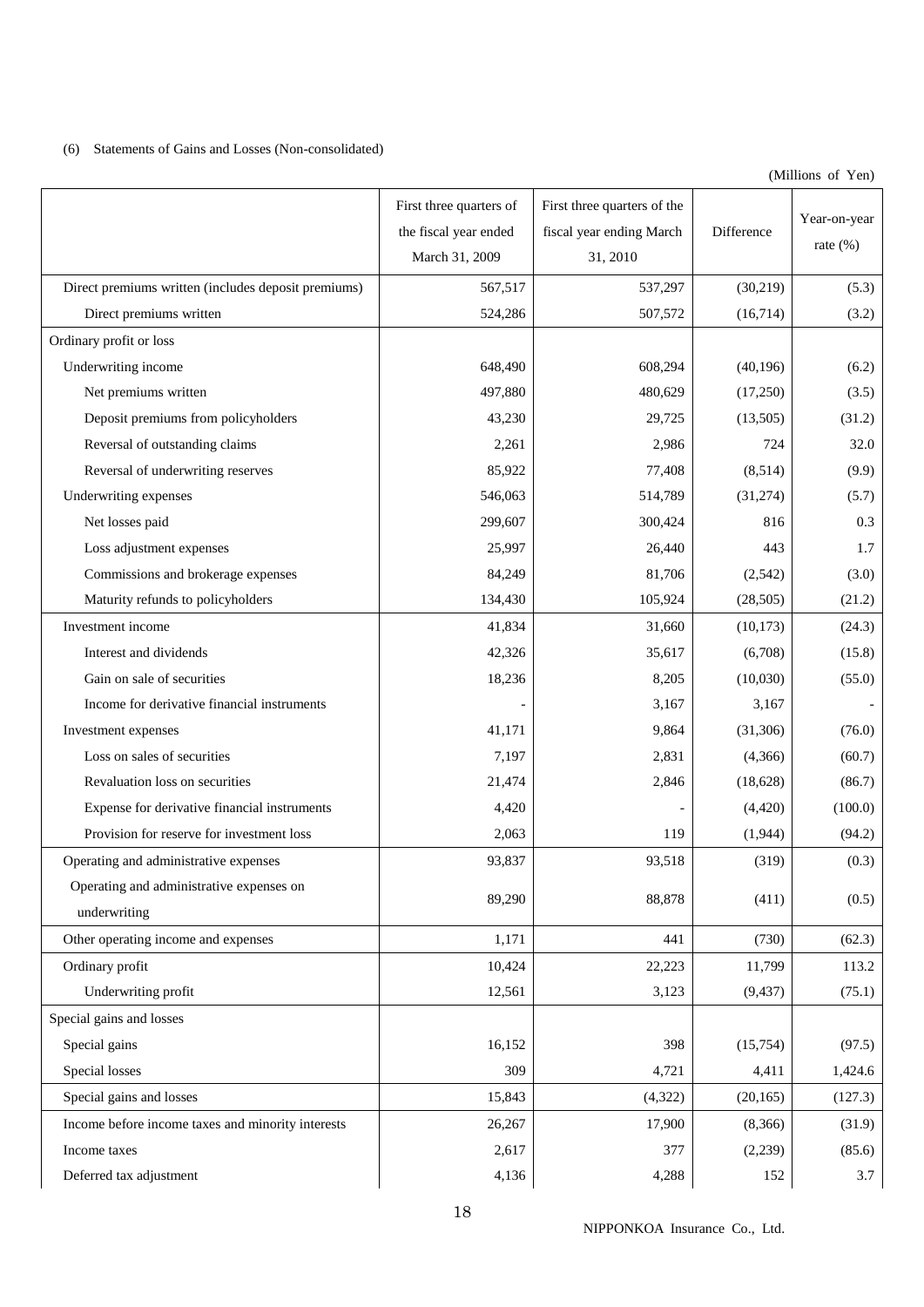| Total income taxes | 6,754  | 4,666  | (2,087) | (30.9) |
|--------------------|--------|--------|---------|--------|
| Net income         | 19,512 | 13,234 | (6,278) | (32.2) |
| Ratios             |        |        |         |        |
| Loss ratio         | 65.4%  | 68.0%  | 2.6%    |        |
| Expense ratio      | 34.9%  | 35.5%  | 0.6%    |        |

(Notes)

(1) Underwriting profit = Underwriting income – (Underwriting expenses + Operating and administrative expenses on underwriting)  $\pm$  Other income and expenses.

Other income and expenses include income taxes on Compulsory automobile liability insurance.

- (2) Loss ratio = (Net losses paid + Loss adjustment expenses) / Net premiums written  $\times$  100
- (3) Expense ratio = (Net commissions and brokerage expenses + Operating and administrative expenses on underwriting  $)/$  Net premiums written  $\times 100$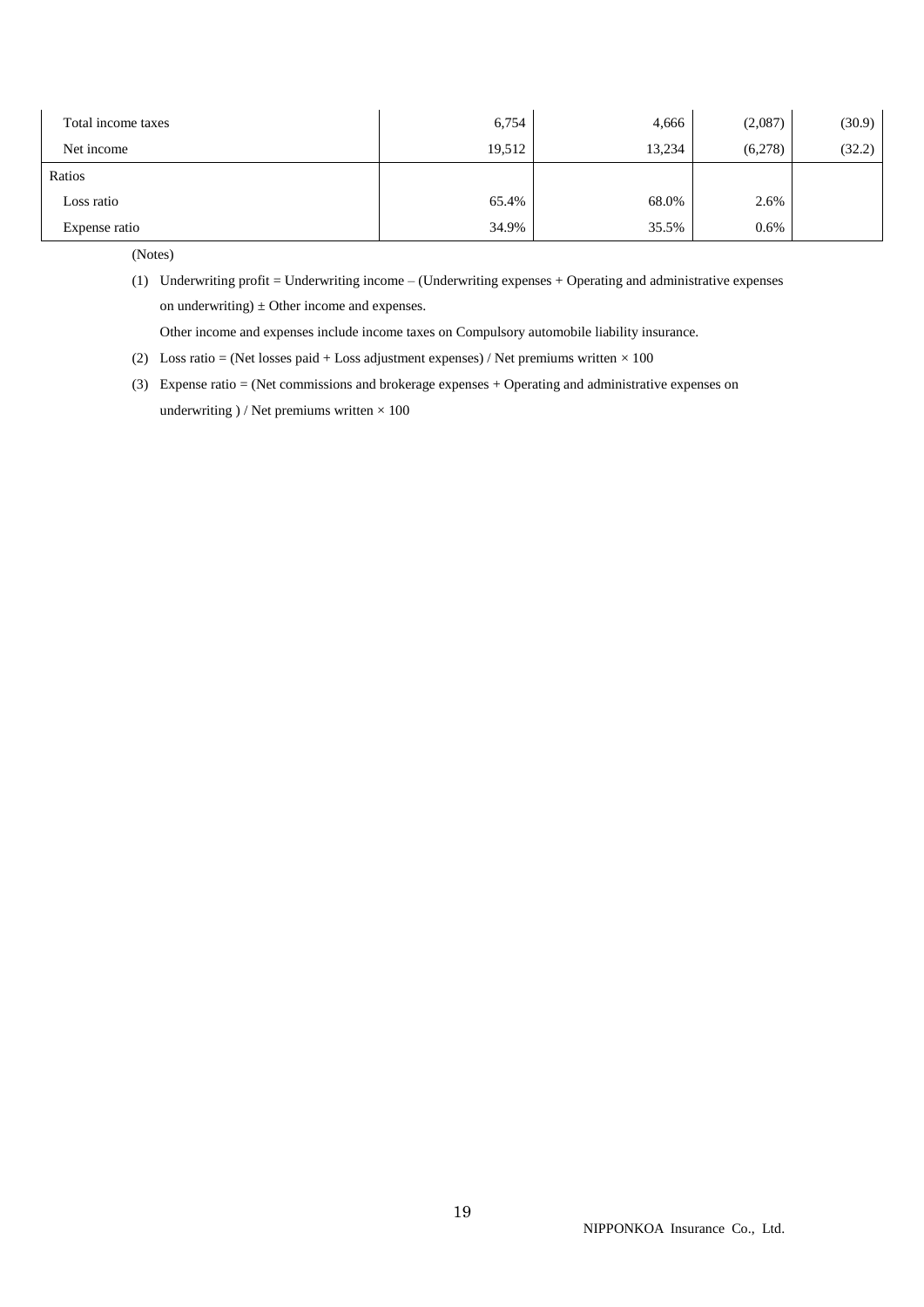(7) Premiums written and losses paid by line of business (Non-consolidated)

|                                 |                   | First three quarters of the fiscal year |              | First three quarters of the fiscal year |                       |              |  |  |
|---------------------------------|-------------------|-----------------------------------------|--------------|-----------------------------------------|-----------------------|--------------|--|--|
| Line of business                |                   | ended March 31, 2009                    |              |                                         | ending March 31, 2010 |              |  |  |
|                                 | Amounts           | Composition                             | Year-on-year | Amounts                                 | Composition           | Year-on-year |  |  |
|                                 | (Millions of Yen) | (% )                                    | rate $(\%)$  | (Millions of Yen)                       | (% )                  | rate $(\%)$  |  |  |
| Fire and allied lines           | 90,761            | 17.3                                    | (0.7)        | 92,746                                  | 18.3                  | 2.2          |  |  |
| Marine                          | 14,084            | 2.7                                     | (8.4)        | 10,394                                  | 2.0                   | (26.2)       |  |  |
| Personal accident               | 41,131            | 7.8                                     | (6.0)        | 38,965                                  | 7.7                   | (5.3)        |  |  |
| Voluntary automobile            | 245,722           | 46.9                                    | (1.7)        | 241,312                                 | 47.5                  | (1.8)        |  |  |
| Compulsory automobile liability | 64,289            | 12.3                                    | (20.4)       | 57,851                                  | 11.4                  | (10.0)       |  |  |
| Other                           | 68,297            | 13.0                                    | (0.3)        | 66,301                                  | 13.1                  | (2.9)        |  |  |
| All lines                       | 524,286           | 100.0                                   | (4.6)        | 507,572                                 | 100.0                 | (3.2)        |  |  |

# i. Direct premiums written (excludes deposit premiums)

## ii. Net premiums written

|                                 |                   | First three quarters of the fiscal year |              | First three quarters of the fiscal year |             |              |  |
|---------------------------------|-------------------|-----------------------------------------|--------------|-----------------------------------------|-------------|--------------|--|
| Line of business                |                   | ended March 31, 2009                    |              | ending March 31, 2010                   |             |              |  |
|                                 | Amounts           | Composition                             | Year-on-year | Amounts                                 | Composition | Year-on-year |  |
|                                 | (Millions of Yen) | (% )                                    | rate $(\%)$  | (Millions of Yen)                       | (% )        | rate $(\%)$  |  |
| Fire and allied lines           | 70,555            | 14.2                                    | (1.2)        | 72,065                                  | 15.0        | 2.1          |  |
| Marine                          | 13,221            | 2.7                                     | (8.3)        | 9,975                                   | 2.1         | (24.6)       |  |
| Personal accident               | 41,457            | 8.3                                     | (6.6)        | 39,490                                  | 8.2         | (4.7)        |  |
| Voluntary automobile            | 245,392           | 49.2                                    | (1.8)        | 240,997                                 | 50.1        | (1.8)        |  |
| Compulsory automobile liability | 63,104            | 12.7                                    | (18.6)       | 55,530                                  | 11.6        | (12.0)       |  |
| Other                           | 64,148            | 12.9                                    | (2.0)        | 62,569                                  | 13.0        | (2.5)        |  |
| All lines                       | 497,880           | 100.0                                   | (4.8)        | 480,629                                 | 100.0       | (3.5)        |  |

## iii. Net losses paid

|                                 | First three quarters of the fiscal year |                      |            | First three quarters of the fiscal year |              |            |  |
|---------------------------------|-----------------------------------------|----------------------|------------|-----------------------------------------|--------------|------------|--|
| Line of business                |                                         | ended March 31, 2009 |            | ending March 31, 2010                   |              |            |  |
|                                 | Amounts                                 | Year-on-year         | Loss ratio | Amounts                                 | Year-on-year | Loss ratio |  |
|                                 | (Millions of Yen)                       | rate $(\%)$          | (% )       | (Millions of Yen)                       | rate $(\%)$  | (% )       |  |
| Fire and allied lines           | 29,681                                  | (12.7)               | 45.6       | 32,511                                  | 9.5          | 48.9       |  |
| Marine                          | 4,886                                   | (16.2)               | 38.1       | 6,172                                   | 26.3         | 64.2       |  |
| Personal accident               | 24,462                                  | 7.2                  | 64.4       | 23,184                                  | (5.2)        | 64.2       |  |
| Voluntary automobile            | 149,027                                 | (2.9)                | 66.5       | 151,652                                 | 1.8          | 69.0       |  |
| Compulsory automobile liability | 55,984                                  | (1.1)                | 93.7       | 53,956                                  | (3.6)        | 102.7      |  |
| Other                           | 35,564                                  | (4.5)                | 61.4       | 32,947                                  | (7.4)        | 58.4       |  |
| All lines                       | 299,607                                 | (3.3)                | 65.4       | 300,424                                 | 0.3          | 68.0       |  |

(Note) Loss adjustment expenses are included in Net losses paid to calculate Loss ratio.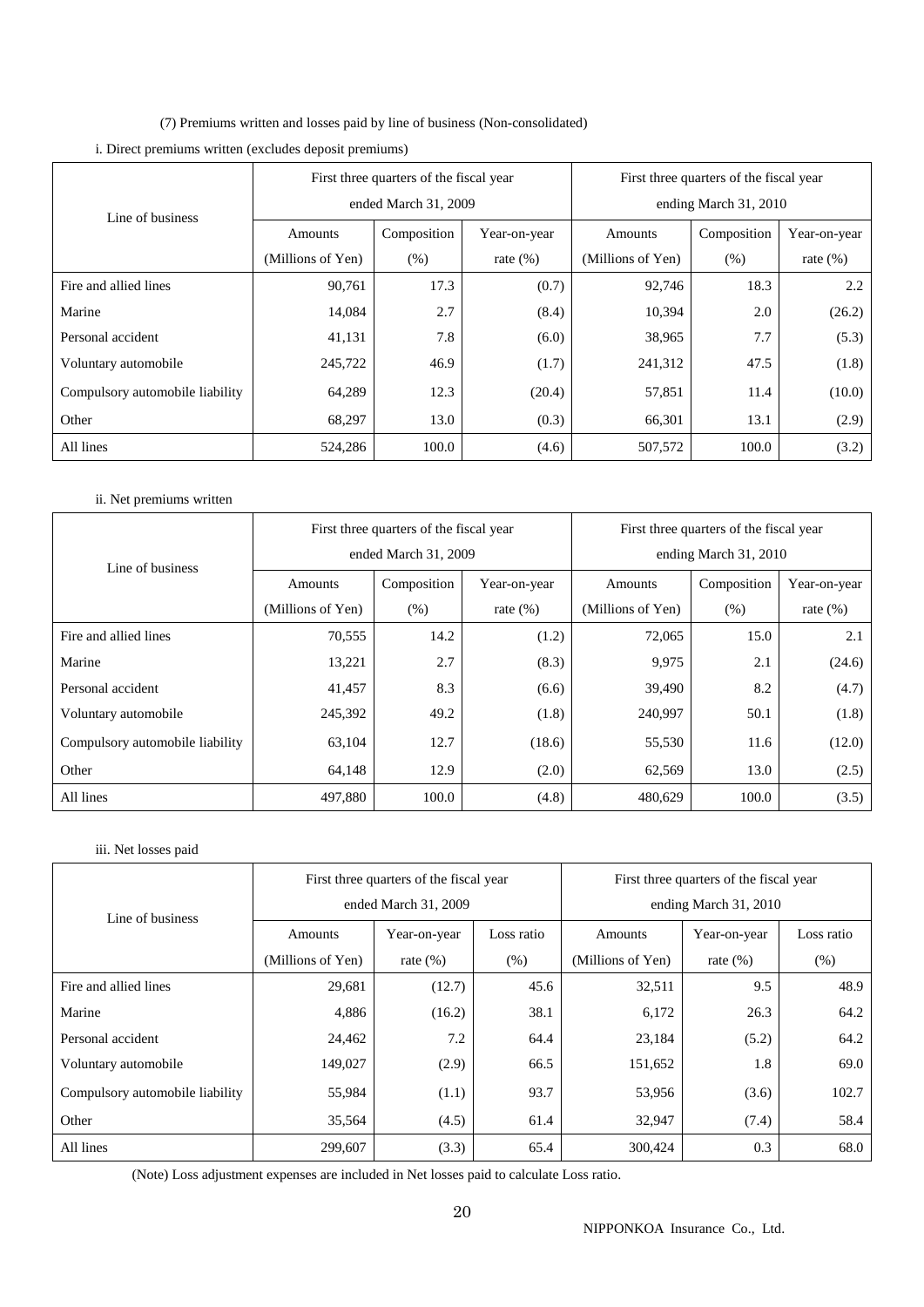(Reference) Solvency margin ratio (Non-consolidated)

|                                                                                           |                         | (Millions of Yen)    |
|-------------------------------------------------------------------------------------------|-------------------------|----------------------|
|                                                                                           | As of December 31, 2009 | As of March 31, 2009 |
| (A) Total amount of solvency margin                                                       | 840,473                 | 737,341              |
| Capital or foundation funds etc.                                                          | 255,853                 | 242,517              |
| Reserve for price fluctuations                                                            | 4,504                   | 2,581                |
| Contingency reserve                                                                       | 13                      | 13                   |
| Catastrophe reserve                                                                       | 279,429                 | 278,051              |
| Reserve for doubtful accounts(general)                                                    | 308                     | 79                   |
| Unrealized gain or loss on available-for-sale<br>securities (before tax effect deduction) | 210,604                 | 131,328              |
| Unrealized gain or loss on Land                                                           | 20,301                  | 21,105               |
| Excess refund reserve                                                                     |                         |                      |
| Subordinated debts                                                                        |                         |                      |
| Deduction items                                                                           | 13,453                  | 13,573               |
| Other items                                                                               | 82,912                  | 75,238               |
| (B) Total amount of risks<br>$(R_1+R_2)^2+(R_3+R_4)^2+R_5+R_6$                            | 217,228                 | 207,144              |
| Ordinary insurance $risks(R_1)$                                                           | 41,498                  | 41,627               |
| Third-sector insurance risks $(R_2)$                                                      | 1                       | 1                    |
| Assumed interest rate risks $(R_3)$                                                       | 3,196                   | 3,234                |
| Asset management risks $(R_4)$                                                            | 82,261                  | 76,827               |
| Business management risks $(R_5)$                                                         | 4,885                   | 4,678                |
| Major catastrophe risks $(R_6)$                                                           | 117,340                 | 112,227              |
| (C) Solvency margin ratio<br>$[(A) / {(B) \times 1/2}] \times 100$                        | 773.8%                  | 711.9%               |

(Notes) The amounts and figures indicated above are calculated in accordance with Articles 86 and 87 of the Enforcement Regulations of the Insurance Business Law and with Ministry of Finance Notification No.50 of 1996.

 However, calculation of Major catastrophe risks for the third quarter-end is partly simplified by using figures calculated at the previous quarter-end.

 $<$  Solvency margin ratio $>$ 

• While non-life insurance companies accumulate policy reserves to prepare for the payment of insurance for actual losses incurred and maturity refund of savings-type insurance policies etc., sufficient solvency should be maintained in the event the company is exposed to an extraordinary risk that cannot be predicted because of the occurrence of a major disaster, a widespread decline in prices with regard to assets which the non-life insurance companies own, etc.

• Solvency margin ratio ((C) in the above table) is an index calculated under the Insurance Business Law etc. that indicates the ratio of the "solvency margin of a non-life insurance company by means of its capital, reserves, etc."((A) in the above table) to "risks which will exceed usual estimates"((B) in above table).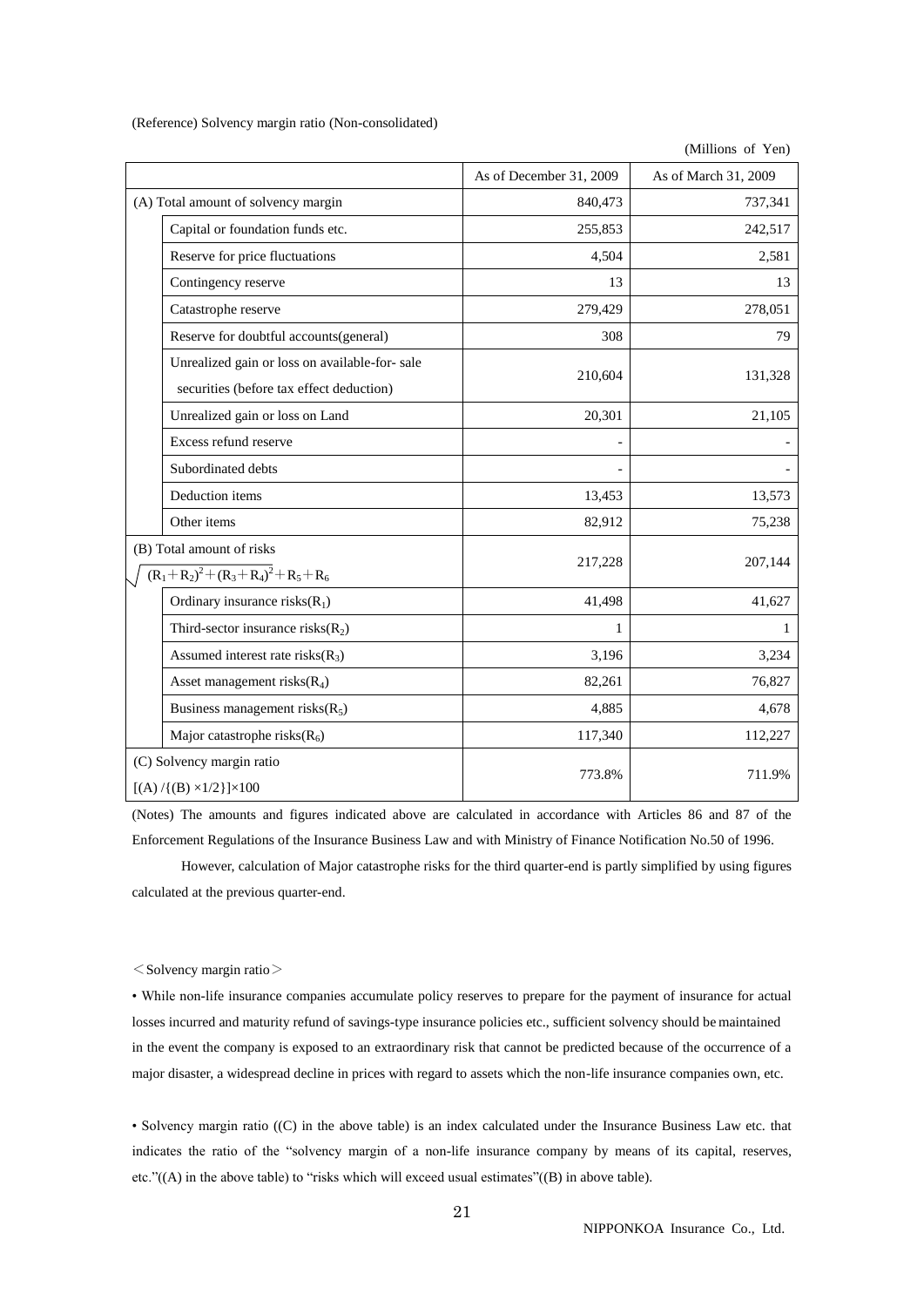• The "risks that exceed usual estimates" is the total of each of the following risk types.

i. Underwriting Risk (Ordinary Insurance Risks, Third-sector Insurance Risks):

Risks of the payment of insurance claims in excess of usual estimates. (excluding major catastrophe risk)

ii. Risk of assumed interest rate (Assumed Interest Risks):

Risks that may arise as a result of an actual return on investment that is lower than the assumed interest rate at the time the insurance premium is calculated.

iii. Asset Management Risks:

Risks of retained securities and other assets fluctuating in prices in excess of usual estimates, etc.

iv. Business Management Risks:

Risks other than i. through iii. above and v. that may arise in the business operations in excess of usual estimates.

v. Major Catastrophe Risks:

Risks of the occurrence of major catastrophes as a result of major disasters (such as the Great Kanto earthquake, the Ise Bay Typhoon or equivalent) in excess of usual estimates.

• The "solvency margin of a non-life insurance company by means of its capital, reserves, etc." (Total amount of solvency margin) is the amount of a non-life insurance company's net assets, reserves (such as reserve for price fluctuations, catastrophe reserve and others), unrealized gain or loss on land etc.

• The solvency margin ratio is one of the indices that regulatory authorities use to determine the soundness of an insurance company. It is generally held that insurance company is "adequate in terms of solvency to meet insurance payments" if the ratio is 200% or more.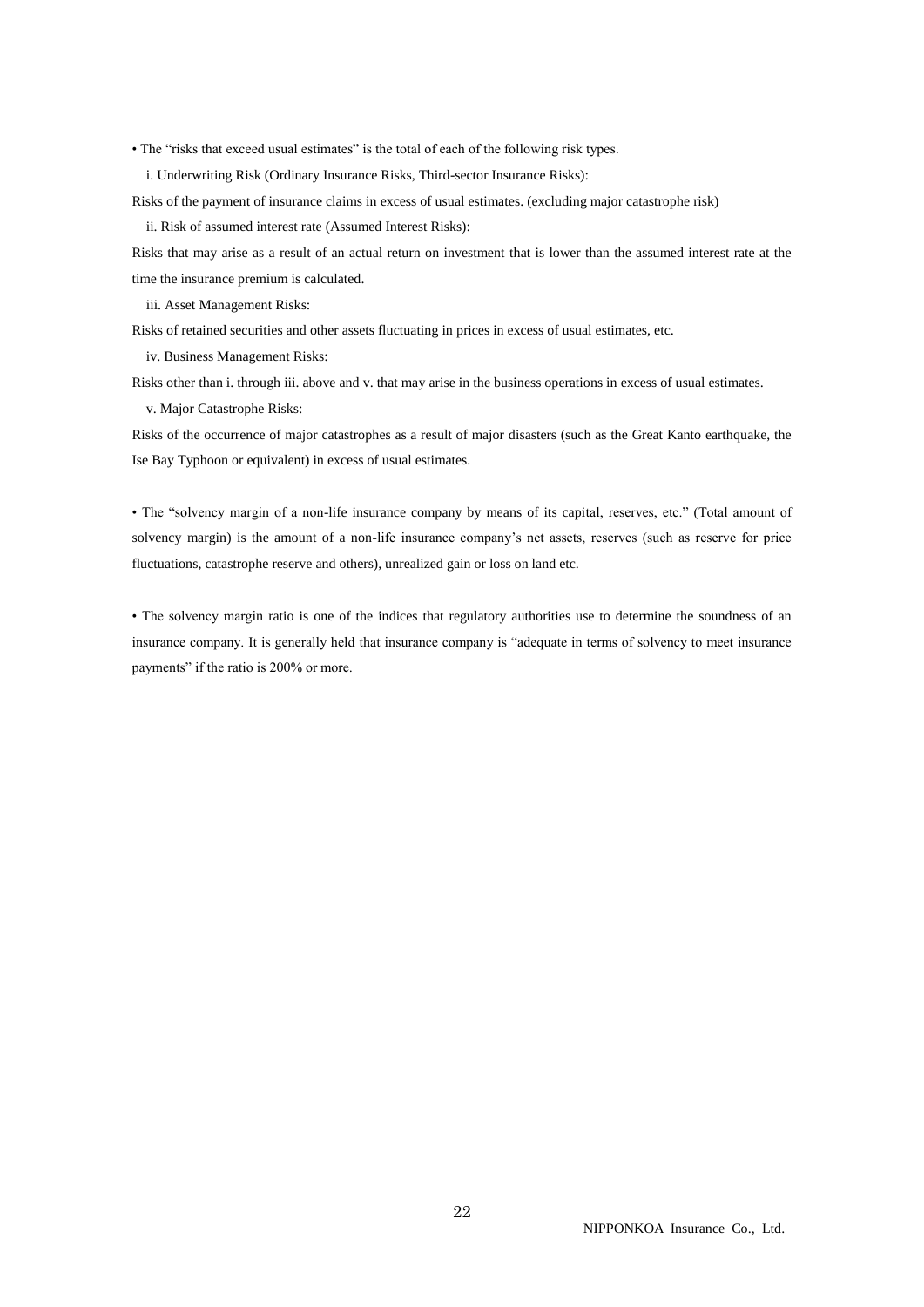### (Reference)

Investments on securitized paper and on subprime loan equivalents (As of December 31, 2009) Investment conditions of NIPPONKOA Insurance Co., Ltd. (hereinafter "the Company") on securitized paper, as of December 31, 2009, are as follows.

In addition, consolidated subsidiaries do not hold any of these investments.

### 1. CDO (Collateralized Debt Obligation)

(Billions of Yen)

|            |           |            | As of December 31, 2009 |            |            | (Reference) As of March 31, 2009 |            |  |
|------------|-----------|------------|-------------------------|------------|------------|----------------------------------|------------|--|
|            |           | Fair value | Unrealized              | Impairment | Fair value | Unrealized                       | Impairment |  |
|            |           |            | gains or losses         | losses     |            | gains or losses                  | losses     |  |
| <b>CDO</b> |           | 9.7        | 0.4                     | -          | 8.2        | (0.2)                            | (6.5)      |  |
|            | Rated     | 6.7        |                         | -          | 6.4        | (0.2)                            | (3.6)      |  |
|            | Non-rated | 2.9        | 0.4                     | -          | 1.8        | -                                | (2.9)      |  |

(Notes)

- (1) The Company recognized impairment on securities whose fair value is determinable as of the balance sheet date if the fair value declined by 30% or more from carrying value. Also applied to the table below.
- (2) Categorizations of the rated CDO are 13% of AAA, 14% of AA, 62% of A, and 11% of BBB.
- (3) All collaterals for CDO are assets supported by corporate.
- (4) Categorizations of the CDO by regions are domestic with 79% and foreign with 21%.
- (5) The ratios of categorizations of the rated CDO and categorizations of the CDO by regions are calculated by using fair value.
- (6) Values in impairment losses are disposed as Revaluation loss on securities or as Expense for derivative financial instruments.
- (7) Other than the figures in the table above, related to CDO, the Company recorded 4.0 billion yen of Income for derivative financial instruments.

### 2. CMBS (Commercial Mortgage-Backed Security)

(Billions of Yen)

|             |          |                          | As of December 31, 2009  |            | (Reference) As of March 31, 2009 |                 |            |
|-------------|----------|--------------------------|--------------------------|------------|----------------------------------|-----------------|------------|
|             |          | Fair value               | Unrealized               | Impairment | Fair value                       | Unrealized      | Impairment |
|             |          |                          | gains or losses          | losses     |                                  | gains or losses | losses     |
| <b>CMBS</b> |          | 10.1                     | (0.3)                    | (0.1)      | 13.1                             | (0.4)           |            |
|             | Domestic | 10.1                     | (0.3)                    | (0.1)      | 13.1                             | (0.4)           |            |
|             | Foreign  | $\overline{\phantom{a}}$ | $\overline{\phantom{0}}$ |            |                                  | -               |            |

(Note)

Values in impairment losses are disposed as Revaluation loss on securities or as other investment expenses.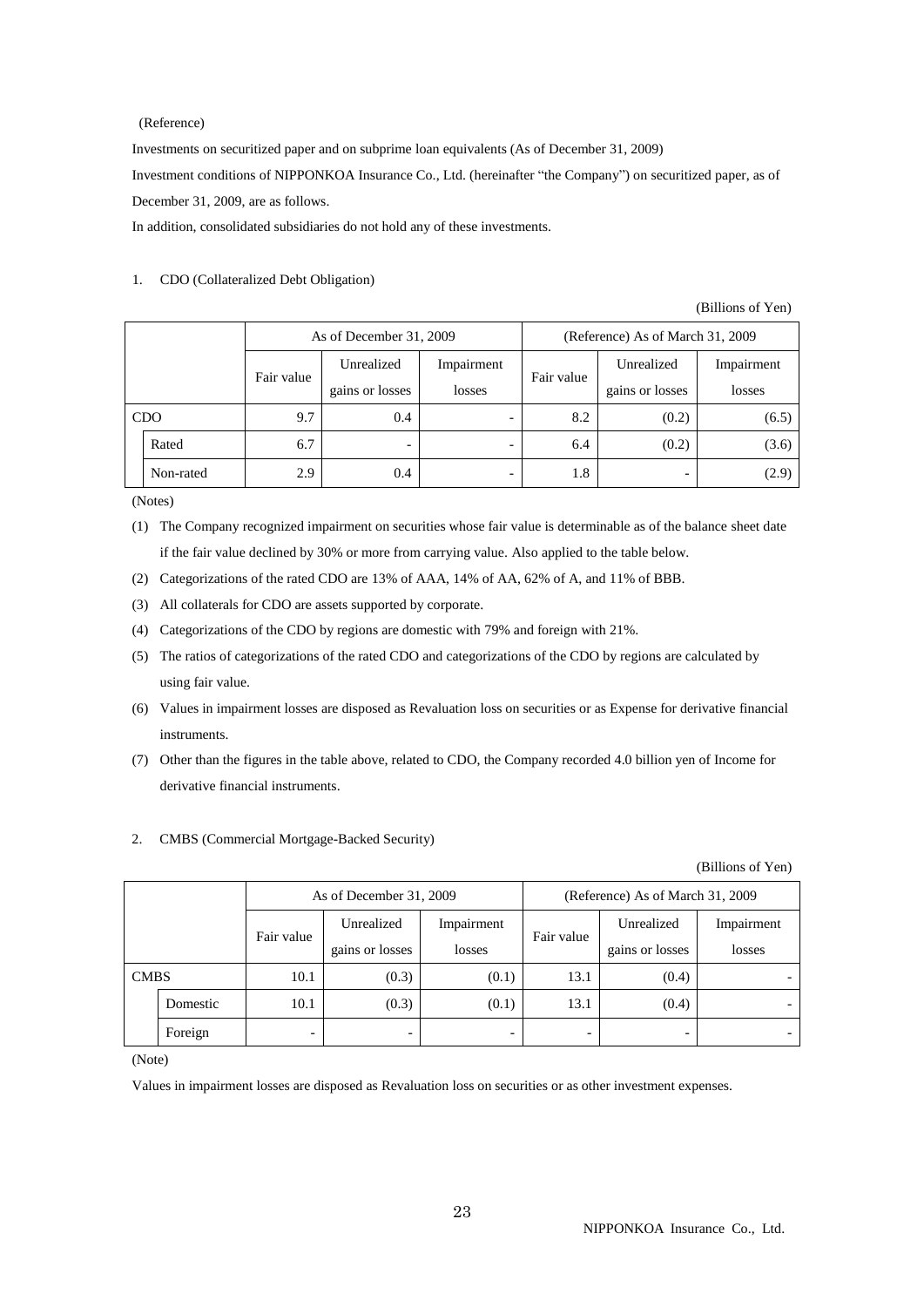#### 3. CDS (Credit Default Swap)

The Company does not hold CDS that is referred to securitized paper, such as CDO. The Company holds CDS that is referred to a single credit of a firm. (7.0 billion yen of short commitment notional value, -0.0 billion yen of fair value, -0.0 billion yen of valuation loss)

4. Other equivalent investments

The Company does not hold any of SPEs, leveraged finance, financial assurance, receivables and securitized paper guaranteed by Monoline insurer, or other subprime Alt-A exposure.

5. Subprime loan equivalent investment of the above four investments The Company does not hold subprime loan equivalent investments.

[Terms of each securitized papers]

・ CDO: Collateralized Debt Obligation. A securitized security, which was supported as an asset, by asset pool of number of debt securities and loans. Also, non-rated CDO held by the Company are indicated as equity of CLO (Collateralized Loan Obligation. A securitized security, which was supported as an asset, by number of loans).

- ・ CMBS: Commercial Mortgage-Backed Security. An instrument that securitized loans of commercial real estate.
- ・ CDS: Credit Default Swap. A swap contract involving transaction of credit, which refers to a firm or securitized papers.
- ・ SPEs: Special Purpose Entities. A general term of special purpose entities that are specialized in investment of securitized papers such as SIV (Structured Investment Vehicle)

・ Monoline insurer: An insurer specialized in financial assurance (assurance of debt securities and securitized papers).